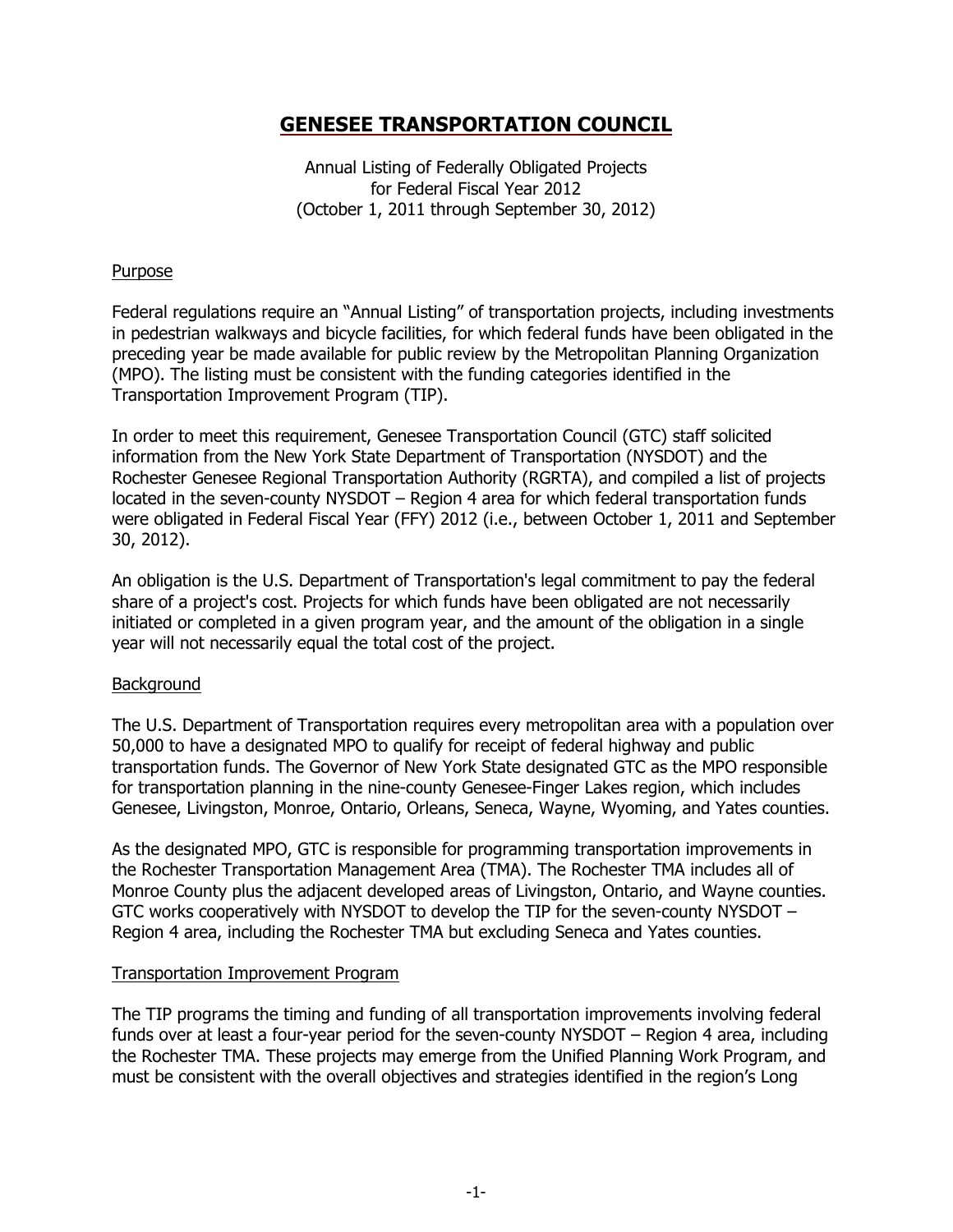Range Transportation Plan. The TIP can be viewed online at http://www.gtcmpo.org under "Documents".

To guide the TIP development process, GTC established a TIP Development Committee (TDC) comprised of representatives from the TMA counties (Livingston, Monroe, Ontario, and Wayne), the City of Rochester, Rochester Genesee Regional Transportation Authority (RGRTA), and NYSDOT. This Committee also meets regularly to assist GTC and NYSDOT in maintaining the TIP between updates, including review of substantive changes in projects that may require amending the adopted TIP. The Genesee/Finger Lakes Regional Planning Council serves as an advisory member to the TDC.

The key steps in the TIP development process are:

- Solicit project proposals
- Evaluate and rank proposals
- Develop preliminary program
- Conduct public review
- Develop final program
- Adoption by GTC Board

## Public Involvement

The GTC Public Participation Plan establishes specific requirements for public involvement in the development of the TIP. A draft is published for a minimum 30-day public review and is made available in public locations throughout the seven-county NYSDOT – Region 4 area, including the county planning offices, central repository libraries in the Rochester TMA counties, and offices of other public agencies affiliated with GTC. This public review document is also made available through the GTC website.

During the public review period, GTC sponsors at least three public meetings at locations across the Rochester TMA (i.e., City of Rochester, west side suburb, and east side suburb) that include a presentation on the TIP and identification of proposed projects. The purpose of these meetings is to receive verbal and written comments on the public review document. Written comments can also be submitted via fax, email, and regular mail throughout the public review period.

GTC staff provides a synopsis of verbal comments, copies of written comments, and a summary of comments by common project focus to the TDC and the GTC Planning Committee for consideration. If the Planning Committee deems any changes made in response to the public comments to be significant, it must approve a revised public review document that is available for a subsequent 10-day public review period. This public review document includes an explanation of what was changed from the initial public review document. Written public comments may be submitted via fax, email, and regular mail throughout the 10-day public review period.

After the 10-day public review period concludes, the GTC Planning Committee considers any additional public comment and recommends a final draft TIP for GTC Board consideration. The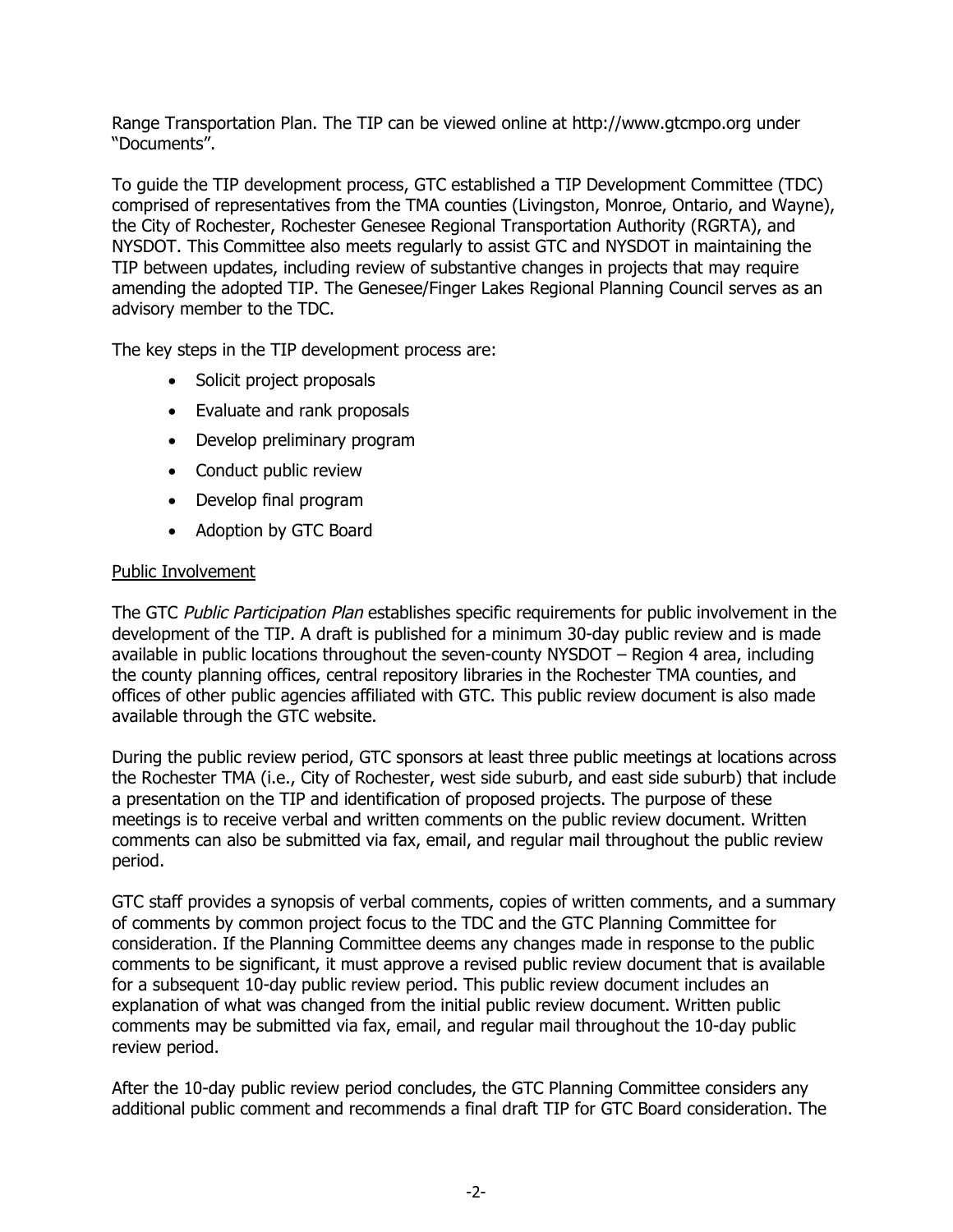GTC Board considers any public comments and adopts the TIP. All GTC Planning Committee and GTC Board meetings are open to the public.

This Annual Listing furthers the GTC commitment to public involvement by providing information regarding the implementation of projects that are programmed in the TIP.

## Annual Listing

The list of obligated projects is organized and presented in a manner consistent with the Transportation Improvement Program (TIP). For each project, the list includes:

- $\bullet$  the identifier (TIP  $#$ ) that GTC uses to track projects;
- the identifier (Project Identification Number or PIN) that NYSDOT uses to track projects;
- the project name and description;
- the project sponsor;
- the project phases and amount of federal funds that were programmed by phase;
- the amount of federal funds that were obligated by phase prior to FFY 2012; and
- the amount of federal funds that were obligated by phase in FFY 2012.

The TIP identifies project costs and schedule by phase. These phases are:

- Scoping: This phase includes meetings with project developers and designers, local government representatives, and other involved parties. Decisions are made regarding specific elements that will be included in the project and the range of design alternatives that will be investigated.
- Preliminary Engineering: This phase includes basic engineering work on each alternative, traffic studies, environmental analyses, and other work specific to the project. Public outreach in accordance with state and federal requirements is used to gain community input on the project. A preferred alternative is selected to advance the project.
- Detailed Design: This phase includes detailed engineering work on the preferred alternative. This phase results in the plans and specifications that the construction contractor will work from.
- Right-of-Way Incidentals: This phase includes preparation work required prior to right-of-way acquisition.
- Right-of-Way Acquisition: This phase includes the acquisition of right-of-way (property) necessary to complete the project. Acquisition can be achieved through the purchase of property or an easement.
- Construction: This phase includes all work necessary to build the project.
- Construction Inspection: This phase includes ongoing inspection to ensure construction is performed properly and conforms to specifications.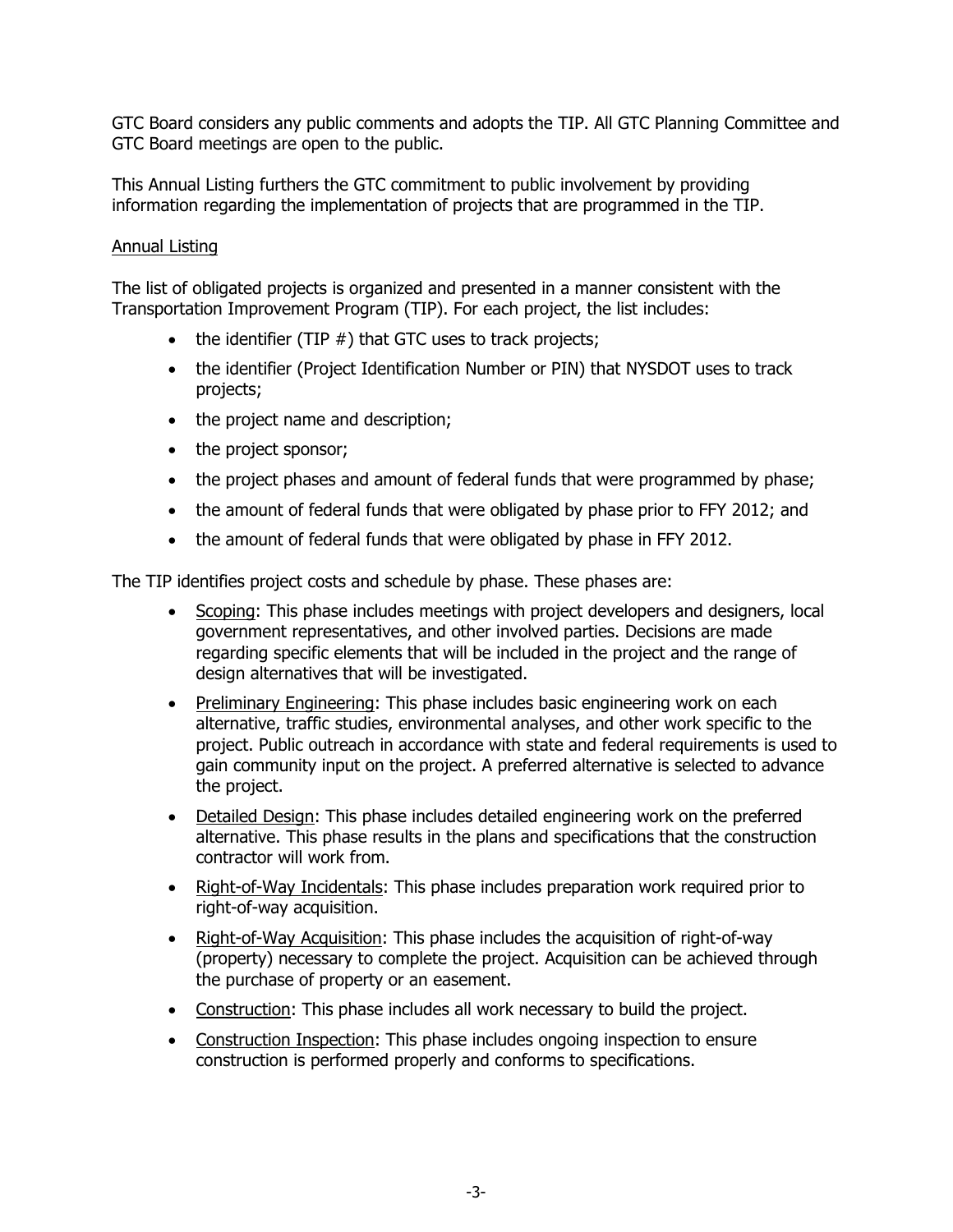Other: This phase is usually associated with public transportation projects and involves the purchase and acquisition of vehicles and associated preventive maintenance, though in some cases, such as for station, parking, and maintenance/storage facilities, the construction of fixed or permanent facilities is undertaken.

This phase also includes funding for agency staff and/or contractors to perform work that supports the management and operation of the transportation system (e.g., bridge inspection, traffic center operations, etc.).

The attached table lists projects from the TIP in the seven-county NYSDOT – Region 4 area for which federal transportation funds were obligated in FFY 2012 and the corresponding phases of the project. Maps presenting the above mentioned projects are also provided.

This report is prepared by Genesee Transportation Council staff. For more information, please contact:

> Genesee Transportation Council 50 West Main Street, Suite 8112 Rochester, NY 14614

> > Phone: (585) 232-6240 Fax: (585) 262-3106 Email: tip@gtcmpo.org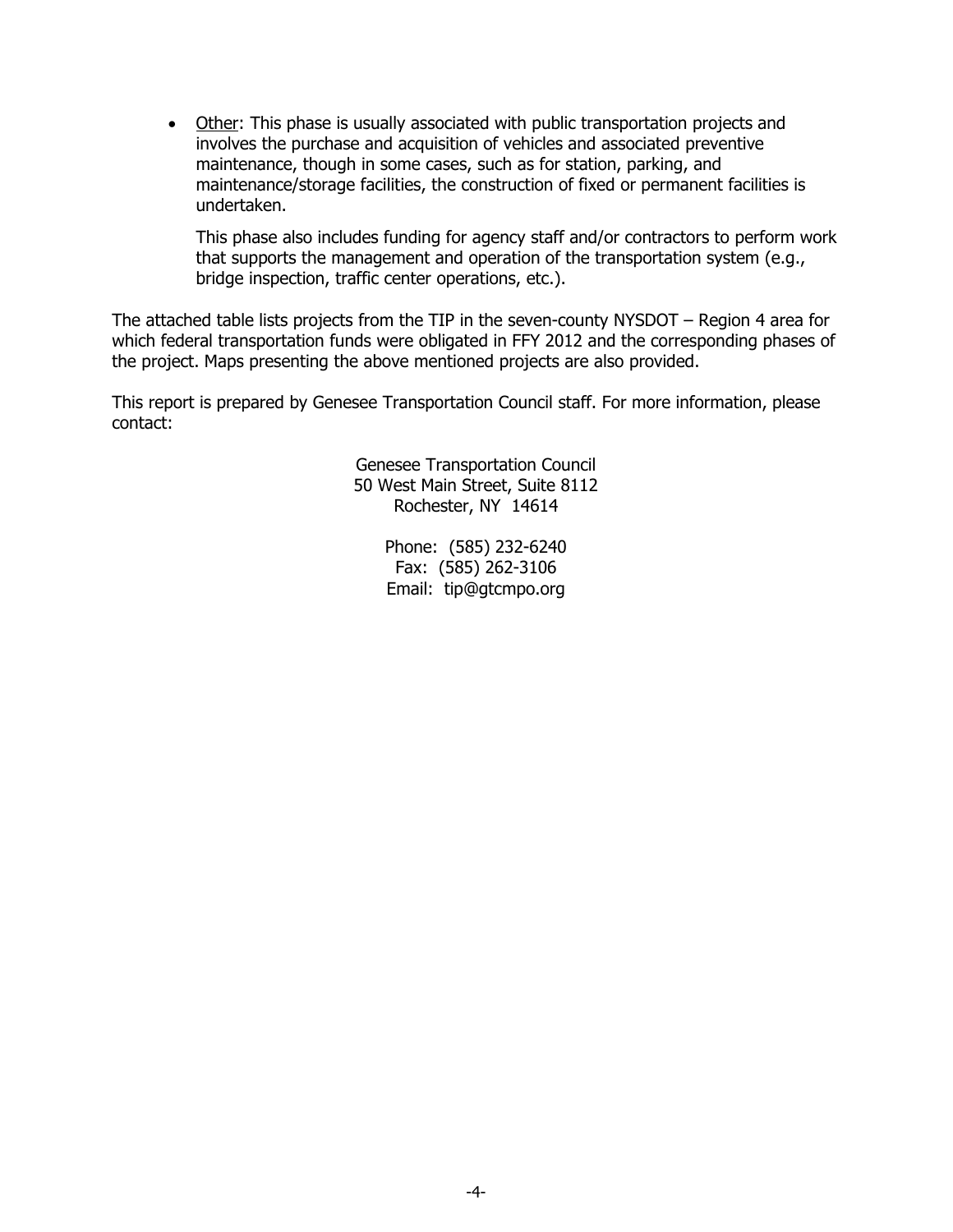| Project Identifiers     |        | Project Name:<br>Description                                                                                                                                                                               | Project<br>Sponsor | Phases Obligated in<br><b>FFY 2012</b>                                                | Federal Funds<br>Programmed                          | Federal Funds Federal Funds Map<br>Obligated Prior | Obligated in                                       | ID             | <b>Federal Funds</b><br>Remaining     |
|-------------------------|--------|------------------------------------------------------------------------------------------------------------------------------------------------------------------------------------------------------------|--------------------|---------------------------------------------------------------------------------------|------------------------------------------------------|----------------------------------------------------|----------------------------------------------------|----------------|---------------------------------------|
| TIP $#$                 | PIN    |                                                                                                                                                                                                            |                    |                                                                                       |                                                      | to FFY 2012                                        | <b>FFY 2012</b>                                    |                |                                       |
| <b>Highway Projects</b> |        | Projects principally located in Monroe County                                                                                                                                                              |                    |                                                                                       |                                                      |                                                    |                                                    |                |                                       |
| H01-08-MN1              | 401502 | Route 15A (Jarley Rd. - Crittenden Rd.) Rehabilitation/Reconstruction:<br>Reconstruct NYS Route 15A from Jarley Rd. to Crittenden Rd. in the<br>Towns of Brighton and Henrietta                            | <b>NYSDOT</b>      | Construction                                                                          | \$5,520,000                                          | \$7,338,000                                        | \$103,000                                          | -1             | \$0                                   |
| H01-12-MN1              | 401917 | Route 19 in the Village of Brockport:<br>Reconstruct NYS Route 19 (Main St.) in the Village of Brockport                                                                                                   | <b>NYSDOT</b>      | <b>Construction Inspection</b>                                                        | \$449,038                                            | \$538,000                                          | \$350,000                                          | $\overline{2}$ | \$0                                   |
| H96-04-MN1              | 404611 | Route 252 (Jefferson Road) - Stage 2:<br>Rehabilitate NYS Route 252 (Jefferson Rd.) from NYS Route 15 to<br>Ridgeland Rd. in the Town of Henrietta                                                         | <b>NYSDOT</b>      | Construction                                                                          | \$12,957,198                                         | \$9,728,000                                        | \$183,000                                          | 3              | \$3,046,198                           |
| H96-02B-MN1             | 439013 | Route 390 @ I-490 Interchange Improvements:<br>Reconstruct the NYS Route 390/I-390 & I-490 interchange in the<br>Town of Gates and City of Rochester                                                       | <b>NYSDOT</b>      | Preliminary engineering<br><b>ROW Incidentals</b>                                     | \$1,800,000<br>\$536,630                             | \$3,844,000<br>\$0                                 | \$14,000<br>\$18,000                               | $\overline{4}$ | \$0<br>\$518,630                      |
| H01-10-MN1              | 439017 | I-390 Interchange Improvements @ Rt. 15A (Exit 16 Part 1):<br>Reconstruct I-390 at NYS Route 15A in the City of Rochester and<br>Town of Brighton                                                          | <b>NYSDOT</b>      | Preliminary Engineering<br>Detailed Design<br>Construction<br>Construction Inspection | \$1,455,700<br>\$461,037<br>\$6,570,000<br>\$565,731 | \$2,327,000<br>\$0<br>\$0<br>\$0                   | \$920,000<br>\$513,000<br>\$4,899,000<br>\$477,000 | 5              | \$0<br>\$0<br>\$1,671,000<br>\$88,731 |
| H01-10B-MN1             | 439023 | I-390 Interchange Improvements @ Rt. 15 (Exit 16 Part 2):<br>Reconstruct I-390 at NYS Route 15 in the Town of Brighton                                                                                     | <b>NYSDOT</b>      | Detailed Design                                                                       | \$1,338,152                                          | \$0                                                | \$1,338,000                                        | 6              | \$152                                 |
| H05-05A-R41             | 439049 | I-390 Concrete Pavement Restoration in Rush and Henrietta:<br>Resurface I-390 from Honeoye Falls Rd. No. 6 to I-90 (Exit 12) in the<br>Towns of Rush and Henrietta                                         | <b>NYSDOT</b>      | Construction<br>Construction Inspection                                               | \$3,601,323<br>\$180,763                             | \$3,691,000<br>\$0                                 | \$510,000<br>\$250,000                             | $\overline{7}$ | \$0<br>\$0                            |
| H07-66-MN1              | 439053 | Route 15A Access Right of Way Control (East Side):<br>Secure right-of-way adjacent to the I-390 north exit to Route 15A in<br>the Town of Brighton                                                         | <b>NYSDOT</b>      | <b>ROW Acquisition</b>                                                                | \$1,143,041                                          | \$878,000                                          | $(*73,000)$                                        | $\ast$         | \$338,041                             |
| H11-14-MN1              | 439059 | I-390 Interchange @ East River Rd. (Exit 16A Stage 3 of 4):<br>Conduct engineering activities for the the reconstruction of the I-390<br>@ East River Rd. Interchange                                      | <b>NYSDOT</b>      | <b>Detailed Design</b>                                                                | \$70,695                                             | $\overline{50}$                                    | \$71,000                                           | $\ast$         | \$0                                   |
| H07-05-MN1              | 444107 | Rt. 441 Reconstruction:<br>Conduct design activities for NYS Route 441 from Dublin Rd. to the<br>Wayne County line in the Town of Penfield                                                                 | <b>NYSDOT</b>      | <b>Prelimimary Engineering</b><br>Detailed Design                                     | \$700,000<br>\$317,778                               | \$203,000<br>\$300,000                             | \$100,000<br>\$150,000                             | 8              | \$397,000<br>\$0                      |
| H93-40C-MN1             | 449009 | Route I-490 Highway and Bridges:<br>Reconstruct I-490 from Genesee River west to the Erie Canal                                                                                                            | <b>NYSDOT</b>      | Construction                                                                          | \$28,610,909                                         | \$36,475,000                                       | $(*500,000)$                                       | 9              | $\frac{1}{2}$                         |
| H07-20-MN1              | 449013 | I-490 & Rt. 204 Preventive Maintenance:<br>Conduct preventive maintenance on I-490 from NYS Route 204 to<br>NYS Route 386 and on NYS Route 204 from I-490 to Pixley Rd. in the<br>Towns of Gates and Chili | <b>NYSDOT</b>      | Construction                                                                          | \$2,033,220                                          | \$2,673,000                                        | ( \$255,000)                                       | 10             | \$0                                   |
| H07-75-MN1              | 449031 | I-490 from Bushnell's Basin to Rt. 31F MbC:<br>Conduct corrective maintenance (thin mill-and-fill) on I-490 from<br>Bushnell's Basin to Rt. 31F                                                            | <b>NYSDOT</b>      | Construction                                                                          | \$1,882,260                                          | \$1,696,000                                        | \$818,000                                          | 11             | \$0                                   |
| H01-07-MN1              | 459007 | I-590 Interchange at Winton Road:<br>Reconstruct the interchange at I-590 and Winton Rd. in the Town of<br>Brighton                                                                                        | <b>NYSDOT</b>      | Preliminary Engineering<br>Detailed Design                                            | \$170,100<br>\$444,720                               | \$1,753,000<br>\$754,000                           | \$1,000<br>\$124,000                               | 12             | $\frac{1}{2}$<br>\$0                  |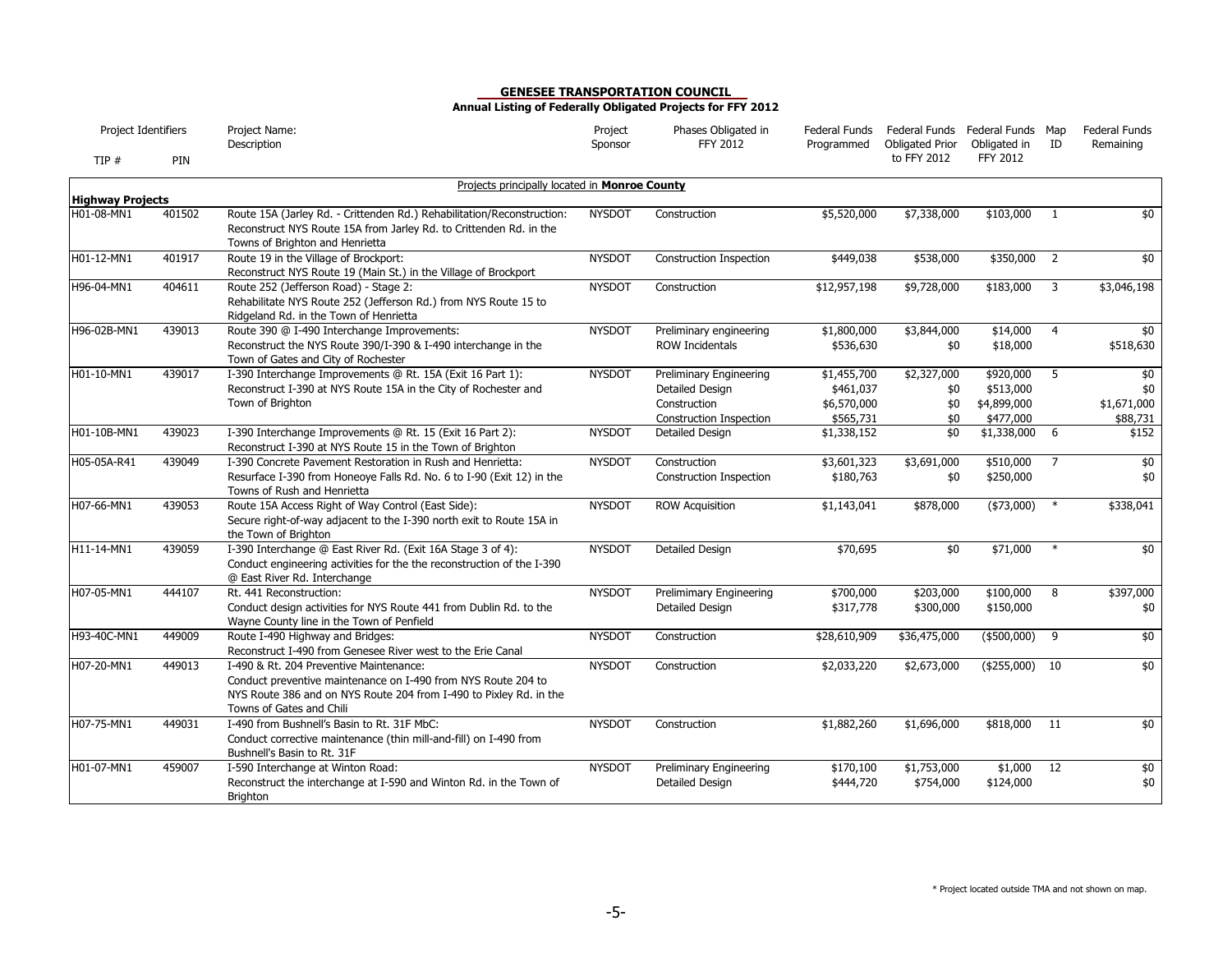| Project Identifiers |        | Project Name:<br>Description                                                                                                                                                                                                                  | Project<br>Sponsor  | Phases Obligated in<br><b>FFY 2012</b>                                               | Federal Funds<br>Programmed                        | Federal Funds Federal Funds Map<br><b>Obligated Prior</b> | Obligated in                                            | ID              | <b>Federal Funds</b><br>Remaining            |
|---------------------|--------|-----------------------------------------------------------------------------------------------------------------------------------------------------------------------------------------------------------------------------------------------|---------------------|--------------------------------------------------------------------------------------|----------------------------------------------------|-----------------------------------------------------------|---------------------------------------------------------|-----------------|----------------------------------------------|
| TIP#                | PIN    |                                                                                                                                                                                                                                               |                     |                                                                                      |                                                    | to FFY 2012                                               | <b>FFY 2012</b>                                         |                 |                                              |
| H07-06-MN1          | 459014 | Rt. 590 Rehabilitation (Norton St. to Titus Ave.):<br>Rehab. NYS Route 590 from Norton St. to Titus Ave. & NYS Route<br>104 from Culver Rd. to Irondequoit Bay Bridge, and conduct element-<br>specific bridge prev. maint. within the limits | <b>NYSDOT</b>       | Detailed Design                                                                      | \$559,136                                          | \$333,000                                                 | \$118,000                                               | 13              | \$108,136                                    |
| H99-24-MN1          | 475296 | Elmwood Avenue:<br>Reconstruct Elmwood Avenue from Hollywood Avenue to Clover<br>Street in the Town of Brighton                                                                                                                               | Monroe<br>County    | Construction                                                                         | \$2,428,000                                        | \$2,939,000                                               | $-$ \$90,000 14                                         |                 | \$0                                          |
| H01-14-MN1          | 475341 | Garnsey Road:<br>Reconstruct Garnsey Rd. from NYS Route 250 (Moseley Rd.) to I-490<br>in the Town of Perinton                                                                                                                                 | Monroe<br>County    | Scoping<br>Detailed Design<br><b>ROW Acquisition</b><br>Construction                 | \$45,000<br>\$226,000<br>\$12,800<br>\$2,995,200   | \$45,000<br>\$200,000<br>\$13,000<br>\$3,015,000          | $-$1,000$ 15<br>$-$19,000$<br>$-$12,000$<br>$-$180,000$ |                 | \$1,000<br>\$45,000<br>\$11,800<br>\$160,200 |
| H00-02-MN1          | 475346 | Janes Road:<br>Reconstruct Janes Rd. from Long Pond Rd. to Island Cottage Rd. in<br>the Town of Greece                                                                                                                                        | Town of<br>Greece   | <b>ROW Acquisition</b>                                                               | \$140,000                                          | \$135,000                                                 | $-$ \$87,000 16                                         |                 | \$92,000                                     |
| H03-01-MN1          | 475359 | East Ridge Road Rehabilitation:<br>Rehabilitate East Ridge Rd. from the Rochester City line to Culver Rd.<br>in the Town of Irondequoit                                                                                                       | Monroe<br>County    | <b>ROW Acquisition</b><br>Construction<br>Construction Inspection                    | \$888,000<br>\$7,110,918<br>\$1,048,329            | \$185,000<br>\$0<br>\$0                                   | \$703,000<br>\$1,049,000<br>\$128,000                   | 17              | \$0<br>\$6,061,918<br>\$920,329              |
| H05-01-MN1          | 475375 | Highland Avenue Reconstruction:<br>Reconstruct Highland Ave. from the Rochester City line to Clover St.<br>in the Town of Brighton                                                                                                            | Monroe<br>County    | Preliminary Engineering                                                              | \$78,600                                           | \$145,000                                                 | (\$98,000)                                              | 18              | \$31,600                                     |
| H05-02-MN1          | 475377 | Westfall Road Reconstruction III (E. Henrietta Rd - Lac de Ville Blvd):<br>Reconstruct Westfall Rd. from East Henrietta Rd. to Lac de Ville Blvd.<br>in the City of Rochester and Town of Brighton                                            | Monroe<br>County    | Detailed Design<br><b>ROW Incidentals</b><br>Construction<br>Construction Inspection | \$147,460<br>\$137,360<br>\$4,425,387<br>\$627,093 | \$147,000<br>\$330,000<br>\$0<br>\$0                      | \$51,000<br>( \$126,000)<br>\$1,550,000<br>\$164,000    | 19              | \$0<br>\$0<br>\$2,875,387<br>\$463,093       |
| H05-03-MN1          | 475378 | Lincoln Road Reconstruction:<br>Reconstruct Lincoln Rd. from NYS Route 31F to Commercial St. in the<br>Village of East Rochester and Town of Perinton                                                                                         | Monroe<br>County    | Construction<br>Construction Inspection                                              | \$2,298,222<br>\$375,530                           | \$0<br>\$0                                                | \$1,983,000<br>\$376,000                                | $\overline{20}$ | \$315,222<br>\$0                             |
| H05-05-MN1          | 475380 | O'Connor Road Realignment:<br>Realign O'Connor Rd. to intersect NYS Route 31F opposite Jefferson<br>Ave. in the Town of Perinton                                                                                                              | Town of<br>Perinton | Detailed Design<br><b>ROW Acquisition</b>                                            | \$108,000<br>\$268,000                             | \$0<br>\$0                                                | \$108,000<br>\$238,000                                  | 21              | \$0<br>\$30,000                              |
| H03-43-MN1          | 475413 | Jefferson Avenue, Ayrault Road to Route 31F:<br>Reconstruct Jefferson Ave. from Ayrault Rd. to NYS Route 31F in the<br>Town of Perinton                                                                                                       | Monroe<br>County    | Detailed Design<br>Construction<br>Construction Inspection                           | \$517,600<br>\$4,955,601<br>\$793,200              | \$150,000<br>\$1,820,000<br>\$200,000                     | \$109,000<br>\$3,649,000<br>\$81,000                    | $\overline{22}$ | \$258,600<br>\$0<br>\$512,200                |
| H03-42-MN1          | 475414 | Mill Road II:<br>Reconstruct Mill Rd. from Manitou Rd. to Larkin Creek in the Town of<br>Greece                                                                                                                                               | Monroe<br>County    | Detailed Design<br><b>ROW Acquisition</b><br>Construction                            | \$184,000<br>\$12,800<br>\$4,469,880               | \$541,111<br>\$402,000<br>\$4,657,000                     | $(*38,000)$<br>( \$1,000)<br>\$120,000                  | 23              | \$0<br>\$0<br>\$0                            |
| H05-15-MN1          | 475415 | John Street Extension, Bailey Rd. to Lehigh Station Rd.:<br>Extend John St. from its current terminus south of Bailey Rd. to<br>Lehigh Station Rd. in the Town of Henrietta                                                                   | Monroe<br>County    | <b>Preliminary Engineering</b><br>Construction<br>Construction Inspection            | \$116,000<br>\$1,949,540<br>\$283,400              | \$116,000<br>\$0<br>\$0                                   | $-$1,000$<br>\$2,070,000<br>\$192,000                   | 24              | \$1,000<br>\$0<br>\$91,400                   |
| H05-21-MN1          | 475425 | Erie Station Road Reconstruction:<br>Reconstruct Erie Station Rd. from NYS Route 15 to Middle Rd. in the<br>Town of Henrietta                                                                                                                 | Monroe<br>County    | Detailed Design<br>ROW Incidentals                                                   | \$338,400<br>\$59,200                              | \$0<br>\$0                                                | \$338,000<br>\$59,000                                   | 25              | \$400<br>\$200                               |
| H05-19-MN1          | 475426 | Lyell Avenue Reconstruction:<br>Reconstruct Lyell Ave. from Union St. (NYS Route 259) to the<br>Spencerport Village line in the Town of Ogden                                                                                                 | Monroe<br>County    | Detailed Design<br>Construction<br>Construction Inspection                           | \$132,800<br>\$1,745,490<br>\$267,899              | \$217,000<br>\$1,456,000<br>\$216,000                     | \$73,000<br>\$116,000<br>\$38,000                       | 26              | \$0<br>\$173,490<br>\$13,899                 |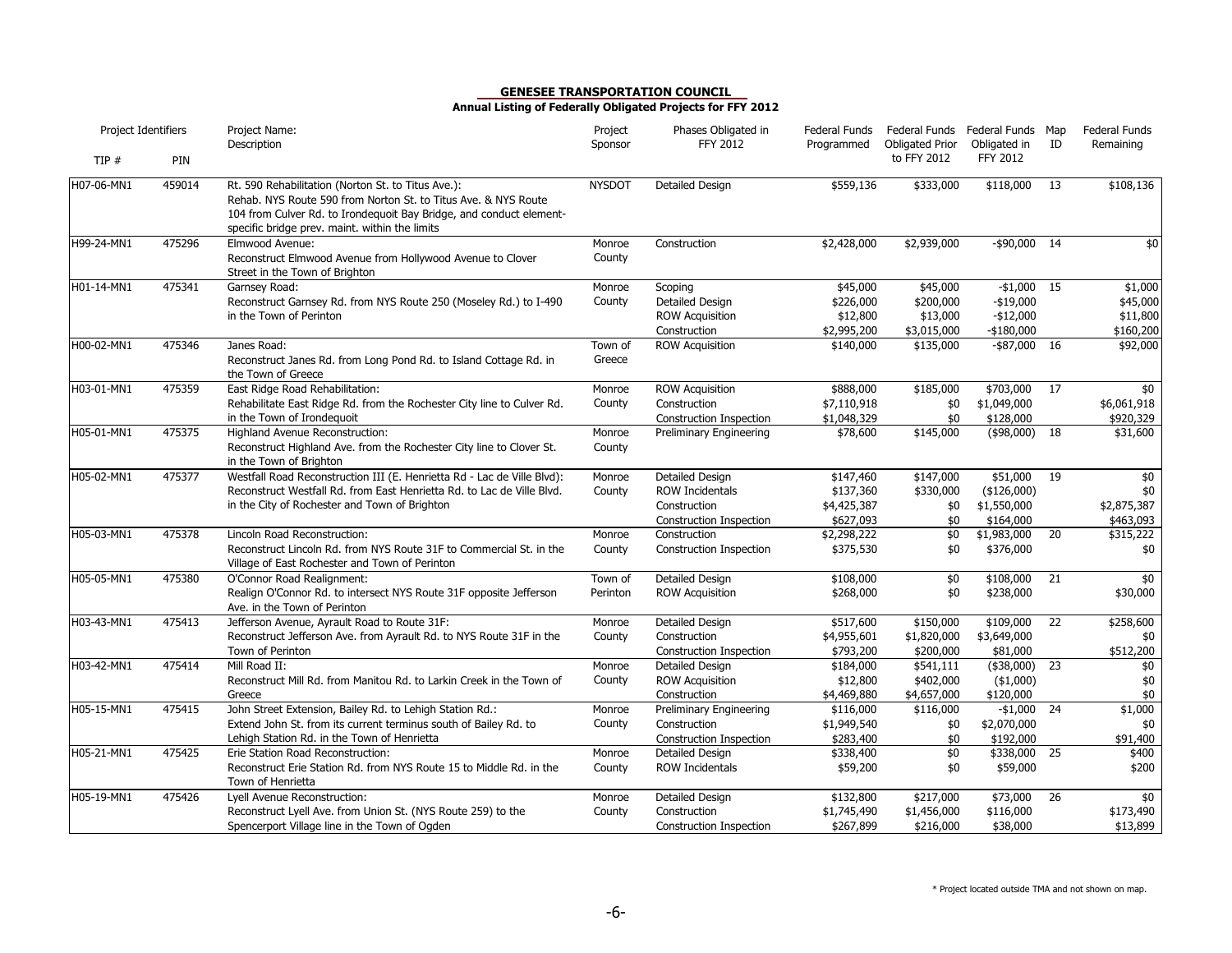| Project Identifiers |        | Project Name:<br>Description                                                                                                                                                                                                       | Project<br>Sponsor     | Phases Obligated in<br>FFY 2012                            | Federal Funds<br>Programmed          | <b>Obligated Prior</b> | Federal Funds Federal Funds Map<br>Obligated in | ID              | <b>Federal Funds</b><br>Remaining |
|---------------------|--------|------------------------------------------------------------------------------------------------------------------------------------------------------------------------------------------------------------------------------------|------------------------|------------------------------------------------------------|--------------------------------------|------------------------|-------------------------------------------------|-----------------|-----------------------------------|
| TIP#                | PIN    |                                                                                                                                                                                                                                    |                        |                                                            |                                      | to FFY 2012            | <b>FFY 2012</b>                                 |                 |                                   |
| H05-22-MN1          | 475429 | Portland Avenue Reconstruction:<br>Reconstruct Portland Ave. from the Rochester City line to Titus Ave.<br>in the Town of Irondequoit                                                                                              | Monroe<br>County       | <b>ROW Acquisition</b>                                     | \$120,000                            | \$111,000              | \$105,000                                       | 27              | \$0                               |
| H07-24-MN1          | 475448 | Dewey Avenue Preventive Maintenance:<br>Conduct preventive maintenance on Dewey Ave. from Driving Park<br>Ave. to Eastman Ave. in the City of Rochester                                                                            | City of<br>Rochester   | Construction<br>Construction Inspection                    | \$1,204,000<br>\$127,200             | \$0<br>\$0             | \$1,204,000<br>\$127,000                        | $\overline{28}$ | $\frac{1}{2}$<br>\$200            |
| H07-30-MN1          | 475452 | City of Rochester Preventive Maintenance:<br>Conduct preventive maintenance on Genesee St., Northland Ave.,<br>Buffalo Rd., Plymouth Ave., and South Clinton Ave. in the City of<br>Rochester                                      | City of<br>Rochester   | Detailed Design<br>Construction<br>Construction Inspection | \$40,909<br>\$1,406,581<br>\$140,346 |                        | \$41,000<br>\$1,406,000<br>\$140,000            | 29              | $\frac{1}{2}$<br>\$581<br>\$346   |
| H07-13-MN1          | 475471 | Monroe County Preventive Maintenance (2012):<br>Conduct preventive maintenance on four streets in Monroe County                                                                                                                    | Monroe<br>County       | Construction<br>Construction Inspection                    | \$1,568,885<br>\$33,379              | \$0<br>\$0             | \$1,569,000<br>\$34,000                         | 30              | $$0$<br>\$0                       |
| H07-26-MN1          | 475510 | Union Street Preventive Maintenance:<br>Conduct preventive maintenance on Union St. from University Ave. to<br>Central Pk. in the City of Rochester                                                                                | City of<br>Rochester   | Construction<br>Construction Inspection                    | \$236,793<br>\$23,992                | \$0<br>\$0             | \$240,000<br>\$24,000                           | 31              | \$0<br>\$0                        |
| H07-73-MN1          | 475525 | Midtown Redevelopment Transportation Infrastructure Improvements:<br>Construct new streets, sidewalks, lighting, and pedestrian amenities<br>to re-establish a grid street pattern througout the redeveloped<br>Midtown Plaza site | City of<br>Rochester   | Detailed Design                                            | \$1,363,600                          | \$0                    | \$840,000                                       | 32              | \$523,600                         |
| H07-84-MN1          | 475558 | High Street Reconstruction:<br>Reconstruct High Street in the Village of Fairport                                                                                                                                                  | Village of<br>Fairport | Detailed Design<br>Construction<br>Construction Inspection | \$25,000<br>\$424,000<br>\$44,000    | \$14,000<br>\$0<br>\$0 | \$25,000<br>\$413,000<br>\$44,000               | 33              | \$0<br>\$11,000<br>\$0            |
| H07-69-MN1          | 480549 | Bridge Steel and Concrete Repairs on I-390, I-490, & I-590:<br>Conduct element-specific preventive maintenance on thirteen bridges<br>on I-390, I-490, and I-590 over various roads in Monroe County                               | <b>NYSDOT</b>          | Construction                                               | \$608,310                            | \$0                    | \$884,000                                       | 34              | \$0                               |
| H01-05-MN1          | 4940T7 | Inner Loop East:<br>Scoping to advance the Inner Loop Reconstruction Project in the City<br>of Rochester                                                                                                                           | City of<br>Rochester   | Scoping                                                    | \$2,320,800                          | \$400,000              | ( \$98,000)                                     | $\ast$          | \$2,018,800                       |
| H09-16-MN1          | 4LS015 | Thurston Road (Brooks Ave. to Chili Ave.) Preventive Maintenance:<br>Conduct Preventive Maintenance on Thurston Road from Brooks<br>Avenue to Chili Avenue in the City of Rochester                                                | City of<br>Rochester   | Construction                                               | \$182,818                            | \$2,129,000            | (\$57,000)                                      | 35              | $\frac{1}{2}$                     |
| H09-26-MN1          | 4LS030 | Brighton Henrietta Townline Road (NYS Route 15 to S. Winton Road)<br>Rehabilitation:<br>Rehabilitate Brighton Henrietta Townline Road from NYS Route 15 to<br>South Winton Road in the Town of Brighton                            | Monroe<br>County       | Construction                                               | \$1,280,000                          | \$5,125,000            | $($ \$151,000)                                  | 36              | $\frac{1}{2}$                     |
| H09-29-MN1          | 4LS032 | Monroe County Highway Rehabilitation<br>Conduct Highway Rehabilitation at 7 locations in Monroe County<br>(PINs 4LS032, 4LS033, 4LS039, 4LS045, 4LS050, 4LS051, and                                                                | Monroe<br>County       | Construction                                               | \$3,077,273                          | \$3,084,000            | \$142,000                                       | 37              | \$0                               |
| H07-78-MN1          | 4T5010 | Interstate Overhead Sign Structure Improvement (2010) MbC:<br>Replace approximately 20 overhead sign structures and 10 bridge<br>mounted overhead sign panels on the Interstate system                                             | <b>NYSDOT</b>          | Construction Inspection                                    | \$26,018                             | \$0                    | \$185,000                                       | $\ast$          | \$0                               |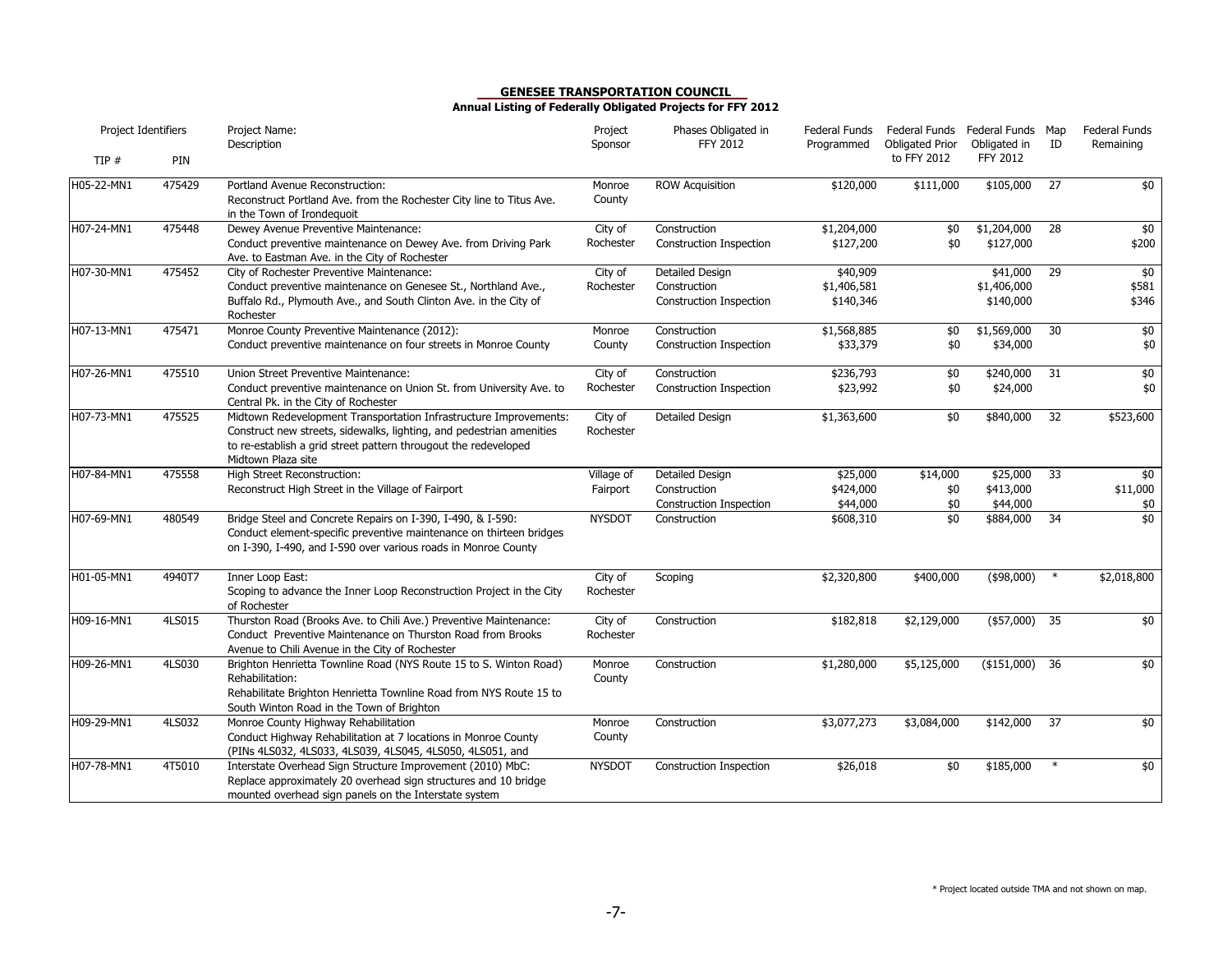| Project Identifiers    |        | Project Name:<br>Description                                                                                                                                                       | Project<br>Sponsor | Phases Obligated in<br><b>FFY 2012</b>  | Federal Funds<br>Programmed | Federal Funds Federal Funds Map<br>Obligated Prior | Obligated in             | ID     | <b>Federal Funds</b><br>Remaining |
|------------------------|--------|------------------------------------------------------------------------------------------------------------------------------------------------------------------------------------|--------------------|-----------------------------------------|-----------------------------|----------------------------------------------------|--------------------------|--------|-----------------------------------|
| TIP#                   | PIN    |                                                                                                                                                                                    |                    |                                         |                             | to FFY 2012                                        | <b>FFY 2012</b>          |        |                                   |
| H07-79-MN1             | 4T5011 | Interstate Overhead Sign Structure Improvement (2011):<br>Replace approximately 20 overhead sign structures and 10 bridge<br>mounted overhead sign panels on the Interstate system | <b>NYSDOT</b>      | Construction<br>Construction Inspection | \$1,322,750<br>\$133,482    | \$0<br>\$0                                         | \$1,026,000<br>\$598,000 | $\ast$ | \$296,750<br>\$0                  |
| <b>Bridge Projects</b> |        |                                                                                                                                                                                    |                    |                                         |                             |                                                    |                          |        |                                   |
| B07-06-MN1             | 401801 | Route 18 Bridge over Moorman Creek:                                                                                                                                                | <b>NYSDOT</b>      | Detailed Design                         | \$53,600                    | \$372,000                                          | \$135,000                | 38     | $\frac{1}{2}$                     |
|                        |        | Replace the NYS Route 18 bridge over Moorman                                                                                                                                       |                    | <b>ROW Incidentals</b>                  | \$4,000                     | \$11,000                                           | \$11,000                 |        | \$0                               |
|                        |        | Creek in the Town of Clarkson                                                                                                                                                      |                    | Construction                            | \$680,800                   | \$0                                                | \$625,000                |        | \$55,800                          |
|                        |        |                                                                                                                                                                                    |                    | Construction Inspection                 | \$95,200                    | \$0                                                | \$103,000                |        | \$0                               |
| B07-07-MN1             | 406408 | Rt. 64 over Irondequoit Creek Reconstruction:                                                                                                                                      | <b>NYSDOT</b>      | Detailed Design                         | \$64,800                    | \$100,000                                          | (\$141,000)              | 39     | \$0                               |
|                        |        | Reconstruct the NYS Route 64 bridge over Irondequoit Creek in the                                                                                                                  |                    | <b>ROW Acquisition</b>                  | \$17,600                    | \$10,000                                           | \$8,000                  |        | $\$0$                             |
|                        |        | Town of Mendon                                                                                                                                                                     |                    | Construction                            | \$752,000                   | \$0                                                | \$762,000                |        | \$0                               |
|                        |        | Rt. 390 Ramp Bridge over Rts. 104 and 390 Reconstruction:                                                                                                                          |                    | Construction Inspection                 | \$154,400<br>\$889,600      | \$0                                                | \$133,000<br>\$758,000   | 40     | \$21,400                          |
| B07-08-MN1             | 439045 | Reconstruct the NYS Route 390 ramp bridge over NYS Route 104                                                                                                                       | <b>NYSDOT</b>      | Construction                            |                             | \$0                                                |                          |        | \$131,600                         |
|                        |        | (West Ridge Rd.) and NYS Route 390 in the Town of Greece                                                                                                                           |                    | Construction Inspection                 | \$106,400                   | \$0                                                | \$63,000                 |        | \$43,400                          |
| B07-09-MN1             | 449011 | I-490 Ramp to Rt 96 Bridge over I-490:                                                                                                                                             | <b>NYSDOT</b>      | Detailed Design                         | \$204,000                   | \$0                                                | \$230,000                | 41     | \$0                               |
|                        |        | Replace the I-490 ramp bridge to NYS Route 96 over I-490 in the                                                                                                                    |                    | Construction                            | \$3,072,800                 | \$0                                                | \$2,067,000              |        | \$1,005,800                       |
|                        |        | Town of Perinton                                                                                                                                                                   |                    | Construction Inspection                 | \$429,600                   | \$0                                                | \$431,000                |        | \$0                               |
| B93-40DMN1             | 449012 | Troupe-Howell Bridge:                                                                                                                                                              | <b>NYSDOT</b>      | Construction                            | \$24,177,000                | \$38,229,000                                       | $(*765,000)$             | 42     | \$0                               |
|                        |        | Replace the Troupe-Howell bridge, I-490, West #3 in the City of<br>Rochester                                                                                                       |                    |                                         |                             |                                                    |                          |        |                                   |
| B07-21-MN1             | 449030 | I-490 Bridges Preventive Maintenance:                                                                                                                                              | <b>NYSDOT</b>      | Construction Inspection                 | \$78,300                    | \$120,000                                          | \$100,000                | 43     | \$0                               |
|                        |        | Conduct element-specific prev. maint. on the I-490 bridges over                                                                                                                    |                    |                                         |                             |                                                    |                          |        |                                   |
|                        |        | Marsh Rd., Kreag Rd., & the Erie Canal and the NYS Rt. 31 bridge<br>over I-490 in the Towns of Perinton and Pittsford                                                              |                    |                                         |                             |                                                    |                          |        |                                   |
| B11-72-MN1             | 459017 | Route 590 and Route 104 Bridge Repairs:                                                                                                                                            | <b>NYSDOT</b>      | Detailed Design                         | \$310,948                   | \$102,000                                          | \$372,000                | 44     | \$0                               |
|                        |        | Conduct element-specific bridge preventive maintenance on nine                                                                                                                     |                    |                                         |                             |                                                    |                          |        |                                   |
|                        |        | bridges                                                                                                                                                                            |                    |                                         |                             |                                                    |                          |        |                                   |
| 93-49                  | 475105 | Stutson Street Bridge:                                                                                                                                                             | Monroe             | Detailed Design                         |                             | \$5,016,000                                        | ( \$52,000)              | 45     | \$0                               |
|                        |        | Replace the Stutson St. bridge over the Genesee River in the City of                                                                                                               | County             | <b>ROW Incidentals</b>                  |                             | \$119,000                                          | $(*44,000)$              |        | $$0$$                             |
|                        |        | Rochester with a new bridge aligned with LOSP                                                                                                                                      |                    |                                         |                             |                                                    |                          |        |                                   |
| B99-18-MN1             | 475272 | Old Penfield Road Bridge:                                                                                                                                                          | Monroe             | <b>ROW Acquisition</b>                  | \$11,200                    | \$13,000                                           | \$17,000                 | 46     | \$0                               |
|                        |        | Replace the Old Penfield Rd. bridge over Irondequoit Creek in the<br>Town of Penfield                                                                                              | County             |                                         |                             |                                                    |                          |        |                                   |
| B01-15-MN1             | 475331 | Lawton Road Bridge:                                                                                                                                                                | Monroe             | Detailed Design                         | \$64,000                    | \$64,000                                           | $(*46,000)$              | 47     | \$46,000                          |
|                        |        | Replace the Lawton Rd. bridge over Moorman Creek in the Town of                                                                                                                    | County             | Construction                            | \$532,000                   | \$488,000                                          | $(*55,000)$              |        | \$99,000                          |
|                        |        | Clarkson                                                                                                                                                                           |                    |                                         |                             |                                                    |                          |        |                                   |
| B01-02-MN1             | 475333 | Smith Street Bridge:                                                                                                                                                               | City of            | Detailed Design                         | \$608,000                   | \$588,000                                          | $(*80,000)$              | 48     | \$100,000                         |
|                        |        | Rehabilitate the Smith Street bridge over the Genesee River in the<br>City of Rochester                                                                                            | Rochester          |                                         |                             |                                                    |                          |        |                                   |
| B03-01-MN1             | 475369 | Attridge Road Bridge:                                                                                                                                                              | Monroe             | Construction                            | \$945,600                   | \$858,000                                          | $(*64,000)$              | 49     | \$151,600                         |
|                        |        | Replace the Attridge Rd. bridge over Black Creek in the Town of Riga                                                                                                               | County             |                                         |                             |                                                    |                          |        |                                   |
| B05-07-MN1             | 475394 | Kirk Road Bridge over Round Pond Creek:                                                                                                                                            | Monroe             | Detailed Design                         | \$39,200                    | \$0                                                | \$40,000                 | 50     | \$0                               |
|                        |        | Replace the Kirk Rd. bridge over Round Pond Creek Tributary in the                                                                                                                 | County             |                                         |                             |                                                    |                          |        |                                   |
|                        |        | Town of Greece                                                                                                                                                                     |                    |                                         |                             |                                                    |                          |        |                                   |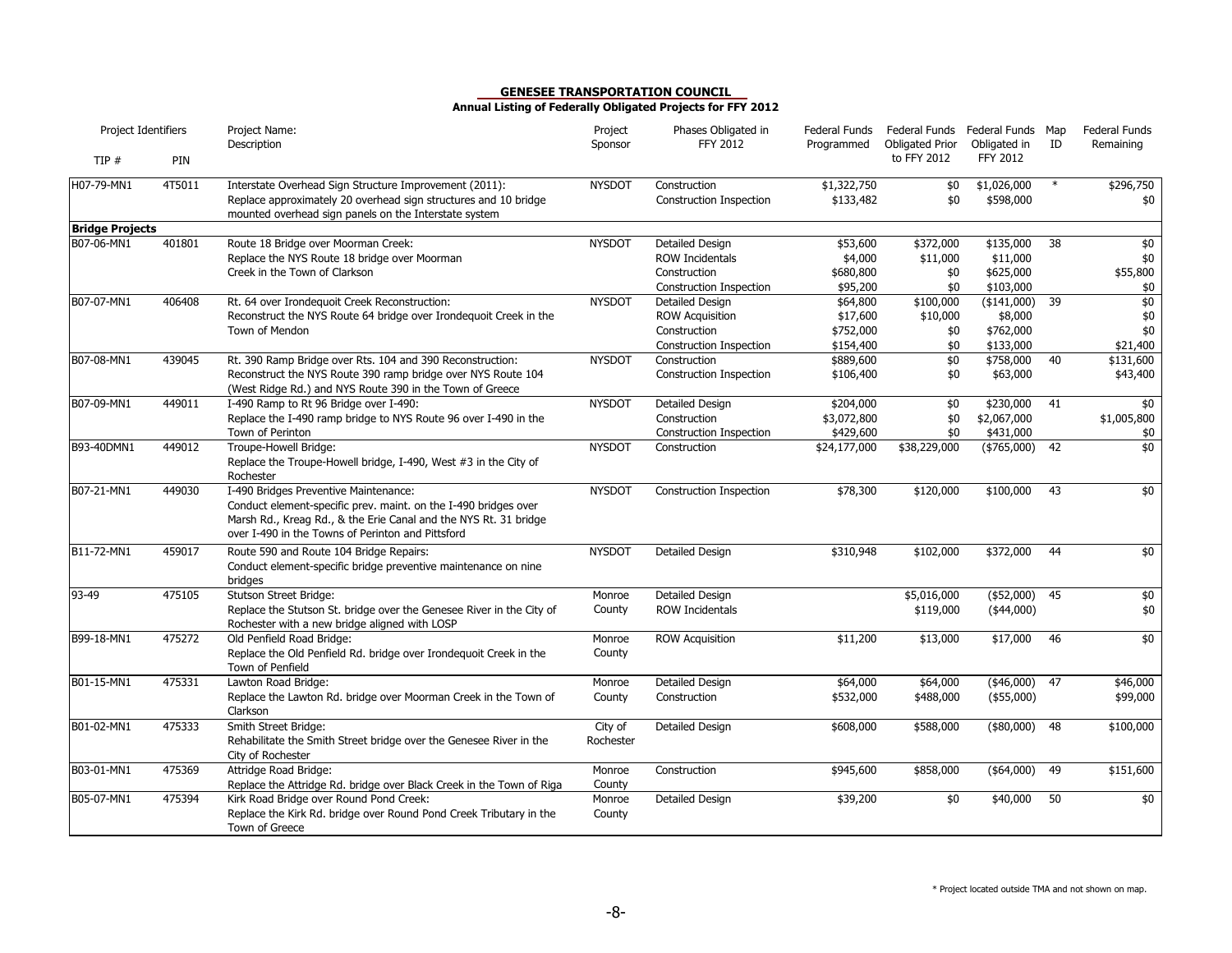| Project Identifiers |        | Project Name:<br>Description                                                                                                                                                                                 | Project<br>Sponsor        | Phases Obligated in<br>FFY 2012                                                                         | Federal Funds<br>Programmed                             | Federal Funds Federal Funds Map<br><b>Obligated Prior</b> | Obligated in                                            | ID              | <b>Federal Funds</b><br>Remaining        |
|---------------------|--------|--------------------------------------------------------------------------------------------------------------------------------------------------------------------------------------------------------------|---------------------------|---------------------------------------------------------------------------------------------------------|---------------------------------------------------------|-----------------------------------------------------------|---------------------------------------------------------|-----------------|------------------------------------------|
| TIP#                | PIN    |                                                                                                                                                                                                              |                           |                                                                                                         |                                                         | to FFY 2012                                               | <b>FFY 2012</b>                                         |                 |                                          |
| B05-15-MN1          | 475407 | Straub Road over Round Pond Creek:<br>Replace the Straub Rd. bridge over Round Pond Creek in the Town of<br>Greece                                                                                           | Town of<br>Greece         | Detailed Design<br><b>ROW Incidentals</b><br><b>ROW Acquisition</b>                                     | \$32,800<br>\$1,600<br>\$8,800                          | \$3,000<br>\$4,000<br>\$10,000                            | \$38,000<br>\$1,000<br>\$6,000                          | 51              | \$0<br>$$0$$<br>$$0$$                    |
| B07-01-MN1          | 475477 | Long Pond Road Bridge over Round Pond Creek:<br>Rehabilitate the Long Pond Rd. bridge over Round Pond Creek in the<br>Town of Greece                                                                         | Monroe<br>County          | Detailed Design<br>ROW Incidentals<br><b>ROW Acquisition</b><br>Construction<br>Construction Inspection | \$38,400<br>\$1,600<br>\$5,600<br>\$424,800<br>\$59,200 | \$0<br>\$2,000<br>\$0<br>\$0<br>\$0                       | \$38,000<br>\$1,000<br>\$6,000<br>\$397,000<br>\$66,000 | 52              | \$400<br>$\$0$<br>\$0<br>\$27,800<br>\$0 |
| B07-02-MN1          | 475478 | Edgewood Avenue Bridge over Allens Creek:<br>Replace the Edgewood Ave. bridge over Allens Creek in the Town of<br><b>Brighton</b>                                                                            | Monroe<br>County          | <b>ROW Incidentals</b><br><b>ROW Acquisition</b>                                                        | \$12,800<br>\$17,600                                    | \$3,000<br>\$0                                            | \$3,000<br>\$8,000                                      | 53              | \$6,800<br>\$9,600                       |
| B07-03-MN1          | 475479 | Klem Road Bridge over Mill Creek Tributary:<br>Replace the Klem Rd. bridge over Mill Creek tributary in the Town of<br>Webster                                                                               | Monroe<br>County          | Preliminary Engineering<br>Construction<br>Construction Inspection                                      | \$108,474<br>\$398,400<br>\$56,000                      | \$72,000<br>\$0<br>\$0                                    | \$4,000<br>\$341,000<br>\$56,000                        | $\overline{54}$ | \$32,474<br>\$57,400<br>\$0              |
| B07-04-MN1          | 475480 | Penfield Road Bridge over Irondequoit Creek:<br>Rehabilitate the Penfield Rd. bridge over Irondequoit Creek in the<br>Town of Penfield                                                                       | Monroe<br>County          | Detailed Design<br>Construction<br>Construction Inspection                                              | \$88,000<br>\$984,800<br>\$107,200                      | \$60,000<br>\$0<br>\$0                                    | \$7,000<br>\$1,046,000<br>\$118,000                     | 55              | \$21,000<br>\$0<br>\$0                   |
| B07-18-MN1          | 475482 | Burnt Mill Road Bridge over Black Creek Preventive Maintenance:<br>Conduct element-specific preventive maintenance on the Burnt Mill<br>Rd. bridge over Black Creek in the Town of Riga                      | Monroe<br>County          | Construction<br>Construction Inspection                                                                 | \$401,600<br>\$80,800                                   | \$0<br>\$0                                                | \$266,000<br>\$38,000                                   | 56              | \$135,600<br>\$42,800                    |
| B07-17-MN1          | 475487 | Corwin Road Bridge Preventive Maintenance:<br>Conduct element-specific preventive maintenance on the Corwin Rd.<br>bridge over Grass Creek in the Town of Brighton                                           | Town of<br>Brighton       | Construction<br>Construction Inspection                                                                 | \$174,400<br>\$48,000                                   | \$0<br>\$0                                                | \$166,000<br>\$46,000                                   | 57              | \$8,400<br>\$2,000                       |
| B07-13-MN1          | 475488 | Collamer Road Bridge over West Creek Reconstruction:<br>Reconstruct the Collamer Rd. bridge over West Creek in the Town of<br>Parma                                                                          | Town of<br>Parma          | <b>ROW Acquisition</b><br>Construction<br>Construction Inspection                                       | \$10,400<br>\$734,400<br>\$103,200                      | \$3,000<br>\$0<br>\$0                                     | \$14,000<br>\$736,000<br>\$97,000                       | 58              | $\frac{1}{2}$<br>\$0<br>\$6,200          |
| B07-16-MN1          | 475495 | Scott Crescent Bridge over Millrace:<br>Replace the Scott Crescent bridge over Millrace in the Village of<br>Scottsville with a concrete box culvert                                                         | Village of<br>Scottsville | Construction<br>Construction Inspection                                                                 | \$250,400<br>\$35,200                                   | \$0<br>\$0                                                | \$250,000<br>\$35,000                                   | 59              | \$400<br>\$200                           |
| B11-15-MN1          | 475526 | Monroe County Bridge Preventive Maintenance Projects:<br>Conduct element-specific preventive maintenance on several bridges<br>in Monroe County                                                              | Monroe<br>County          | Scoping<br>Preliminary Engineering<br>Detailed Design                                                   | \$50,400<br>\$108,800<br>\$108,800                      | $\overline{50}$<br>\$0<br>\$0                             | \$50,000<br>\$109,000<br>\$109,000                      | 60              | \$400<br>\$0<br>$$0$                     |
| B11-19-MN1          | 475530 | Driving Park Avenue Bridge over Genesee River Preventive<br>Maintenance:<br>Conduct element-specific preventive maintenance on the Driving Park<br>Avenue Bridge over Genesee River in the City of Rochester | City of<br>Rochester      | Detailed Design                                                                                         | \$208,800                                               | \$0                                                       | \$209,000                                               | 61              | \$0                                      |
| B11-21-MN1          | 475532 | Elmwood Avenue Bridge Rehabilitation:<br>Rehabilitate the Elmwood Avenue Bridge over the Genesee River in<br>the City of Rochester                                                                           | City of<br>Rochester      | Detailed Design                                                                                         | \$71,200                                                | \$0                                                       | \$71,000                                                | 62              | \$200                                    |
| B11-28-MN1          | 475539 | Coldwater Road Bridge over Little Black Creek:<br>Replace the Coldwater Road bridge over Little Black Creek in the<br>Town of Gates                                                                          | Monroe<br>County          | Scoping<br><b>Preliminary Engineering</b><br>Detailed Design                                            | \$5,600<br>\$80,800<br>\$53,600                         | \$0<br>\$0<br>\$0                                         | \$6,000<br>\$81,000<br>\$54,000                         | 63              | \$0<br>$$0$$<br>$$0$                     |
| B11-60-MN1          | 475560 | City of Rochester 2013 Bridge Preventive Maintenance:<br>Conduct element-specific preventive maintenance of two bridges in<br>the City of Rochester                                                          | City of<br>Rochester      | Detailed Design                                                                                         | \$49,600                                                | \$0                                                       | \$50,000                                                | 64              | \$0                                      |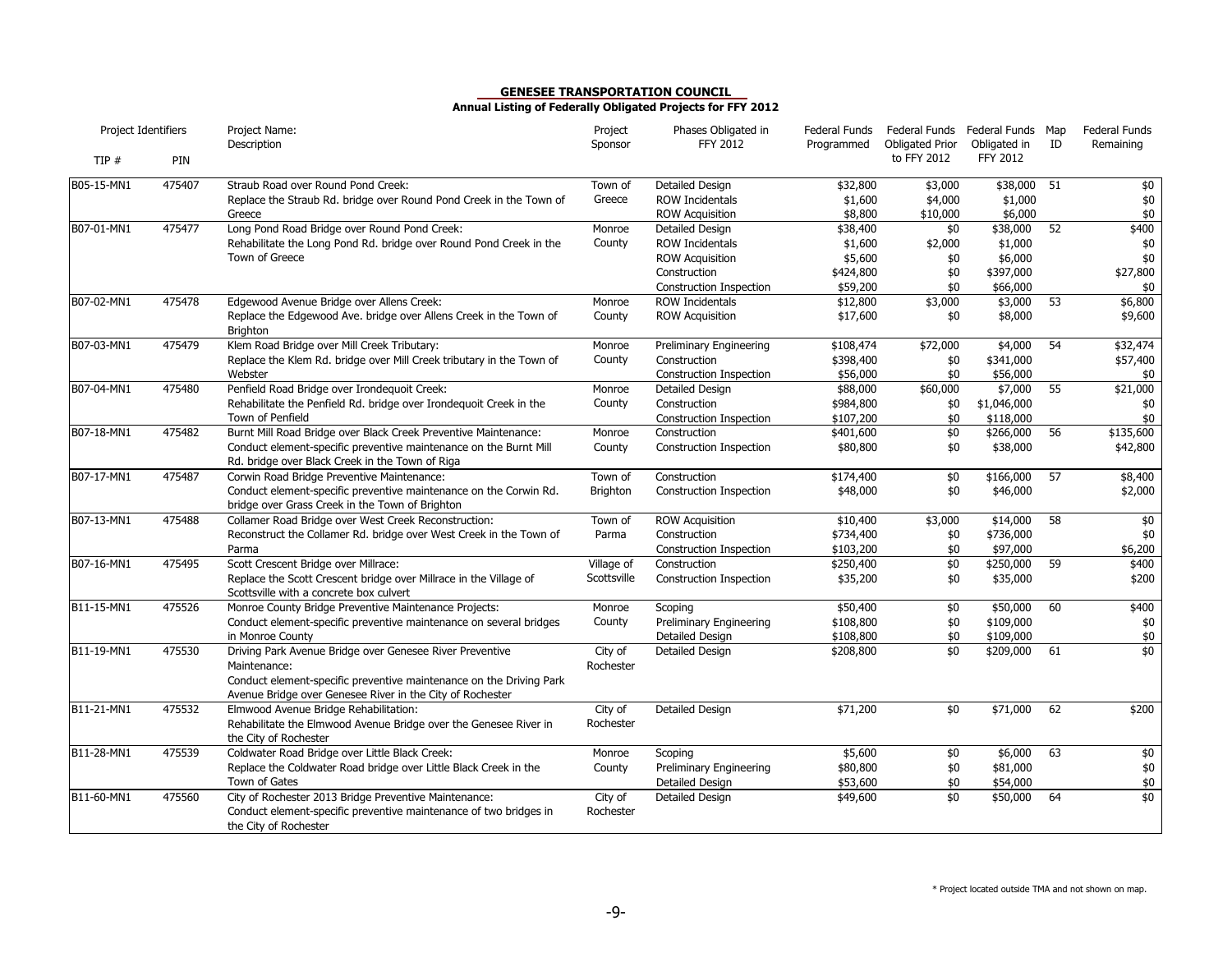| Project Identifiers                   |        | Project Name:<br>Description                                                                                                                                                                                                         | Project<br>Sponsor   | Phases Obligated in<br><b>FFY 2012</b>  | Federal Funds<br>Programmed | Federal Funds Federal Funds Map<br>Obligated Prior | Obligated in        | ID     | <b>Federal Funds</b><br>Remaining |
|---------------------------------------|--------|--------------------------------------------------------------------------------------------------------------------------------------------------------------------------------------------------------------------------------------|----------------------|-----------------------------------------|-----------------------------|----------------------------------------------------|---------------------|--------|-----------------------------------|
| TIP #                                 | PIN    |                                                                                                                                                                                                                                      |                      |                                         |                             | to FFY 2012                                        | <b>FFY 2012</b>     |        |                                   |
| B11-43-MN1                            | 480593 | NYSDOT Bridge Bearing and Pedestal Repair:<br>Repair/replace bearings and pedestals on several NYSDOT-owned<br>bridge throughout the region                                                                                          | <b>NYSDOT</b>        | Construction Inspection<br>Construction | \$174,400<br>\$1,457,600    | \$439,000<br>\$1,852,000                           | \$54,000<br>\$8,000 | 65     | \$0<br>\$0                        |
| B01-05-MN1                            | 494096 | Smith Street Bridge:<br>Rehabilitate the Smith St bridge over the Erie Canal in the Village of<br><b>Brockport</b>                                                                                                                   | <b>NYSDOT</b>        | Construction                            | \$1,128,000                 | \$370,000                                          | \$208,000           | 66     | \$550,000                         |
| B99-16-MN1                            | 4940K3 | Mount Read Boulevard Bridges:<br>Rehabilitate Route 940K (Mount Read Boulevard) bridges in the City<br>of Rochester                                                                                                                  | <b>NYSDOT</b>        | Construction                            | \$2,788,800                 | \$3,992,000                                        | $($ \$539,000)      | 67     | \$0                               |
| B03-02-MN1                            | 4940T5 | Inner Loop Bridge over Brown's Raceway:<br>Conduct element-specific preventive maintenance on the Inner Loop<br>bridge over Brown's Raceway in the City of Rochester                                                                 | <b>NYSDOT</b>        | Preliminary Engineering                 | \$172,500                   | \$138,000                                          | \$305,000           | 68     | \$0                               |
| <b>Other Projects</b>                 |        |                                                                                                                                                                                                                                      |                      |                                         |                             |                                                    |                     |        |                                   |
| O03-01-MN1                            | 4ITS10 | Highway Emergency Local Patrol (HELP) Program:<br>Continue the Highway Emergency Local Patrol (HELP) service on<br>highways in the Rochester TMA                                                                                     | <b>NYSDOT</b>        | Other                                   | \$340,800                   | \$0                                                | \$341,000           | $\ast$ | \$0                               |
| O05-03-MN1                            | 4ITS13 | <b>Intelligent Transportation Systems:</b>                                                                                                                                                                                           | Monroe               | Detailed Design                         | \$98,000                    | \$78,000                                           | \$222,000           | $\ast$ | \$0                               |
|                                       |        | Deploy a system of cameras and other ITS devices along key arterials                                                                                                                                                                 | County               | Construction                            | \$2,077,000                 | \$0                                                | \$1,305,000         |        | \$772,000                         |
|                                       |        | in Monroe County                                                                                                                                                                                                                     |                      | Construction Inspection                 | \$45,000                    | \$0                                                | \$180,000           |        | \$0                               |
| I11-02-MN1                            | 4ITS20 | Route 590 ITS Improvements Part I:                                                                                                                                                                                                   | <b>NYSDOT</b>        | Construction                            | \$360,000                   | \$0                                                | \$268,000           | $\ast$ | \$92,000                          |
|                                       |        | Upgrade various Intelligent Transportation System (ITS) elements<br>along the I-490 and Route 590 in Rochester, Brighton, and<br>Irondequoit                                                                                         |                      | Construction Inspection                 | \$40,000                    | \$0                                                | \$40,000            |        | \$0                               |
| I07-01-MN1                            | 475447 | Rochester DES Automated Vehicle Locator/Weather Sensor ITS<br>Implement a City of Rochester Dept. of Environmental Services<br>Automated Vehicle Location (AVL) and Weather Sensor ITS project                                       | City of<br>Rochester | Other                                   | \$676,000                   | \$0                                                | \$676,000           | $\ast$ | \$0                               |
| O07-01-MN1                            | 475506 | Multi-Agency Green Fueling Stations Project:<br>Construct alternative fuels dispensing stations near the fleet<br>operations centers of the City of Rochester and Monroe County                                                      | Monroe<br>County     | Other                                   | \$1,344,000                 | \$3,280,000                                        | \$1,344,000         | 69     | $\frac{1}{2}$                     |
| I94-07-MN1                            | 482109 | Rochester/Monroe County Traffic Control Center:<br>Annual Rochester/Monroe County Traffic Control Center operations<br>costs                                                                                                         | Monroe<br>County     | Other                                   | \$658,400                   | \$0                                                | \$1,377,000         | $\ast$ | $\frac{1}{2}$                     |
| <b>Public Transportation Projects</b> |        |                                                                                                                                                                                                                                      |                      |                                         |                             |                                                    |                     |        |                                   |
| T99-01-MN1                            | 482072 | <b>Transit Enhancements:</b><br>Principally on-street enhancements to RTS passenger waiting facilities                                                                                                                               | <b>RGRTA</b>         | Other                                   | \$116,800                   | \$0                                                | \$233,888           | $\ast$ | \$0                               |
| T99-02-MN1                            | 482073 | Renaissance Square Transit Center:<br>Construction of the transit component of former Renaissance Square<br>project. Project will include a new bus terminal to replace the existing<br>outdoor, on-street transit transfer facility | <b>RGRTA</b>         | Other                                   | \$36,025,000                | \$6,590,790                                        | \$7,564,396         | 70     | \$21,869,814                      |
| T05-03-MN1                            | 482150 | Replace 6 Lift Line Buses:<br>Replace 6 existing Lift Line paratransit buses                                                                                                                                                         | <b>RGRTA</b>         | Other                                   | \$364,800                   | \$0                                                | \$308,000           | $\ast$ | \$56,800                          |
| T07-02-MN1                            | 482168 | Replace 25 Transit Buses (FFY 2012):<br>Replace 25 existing RTS transit buses                                                                                                                                                        | <b>RGRTA</b>         | Other                                   | \$9,175,029                 | \$0                                                | \$7,174,951         | $\ast$ | \$2,000,078                       |
| T07-01-MN1                            | 482172 | Purchase 18 Lift Line Buses (FFY 2012):<br>Replace 18 existing small paratransit buses for Lift Line                                                                                                                                 | <b>RGRTA</b>         | Other                                   | \$1,035,831                 | \$0                                                | \$995,978           | $\ast$ | \$39,853                          |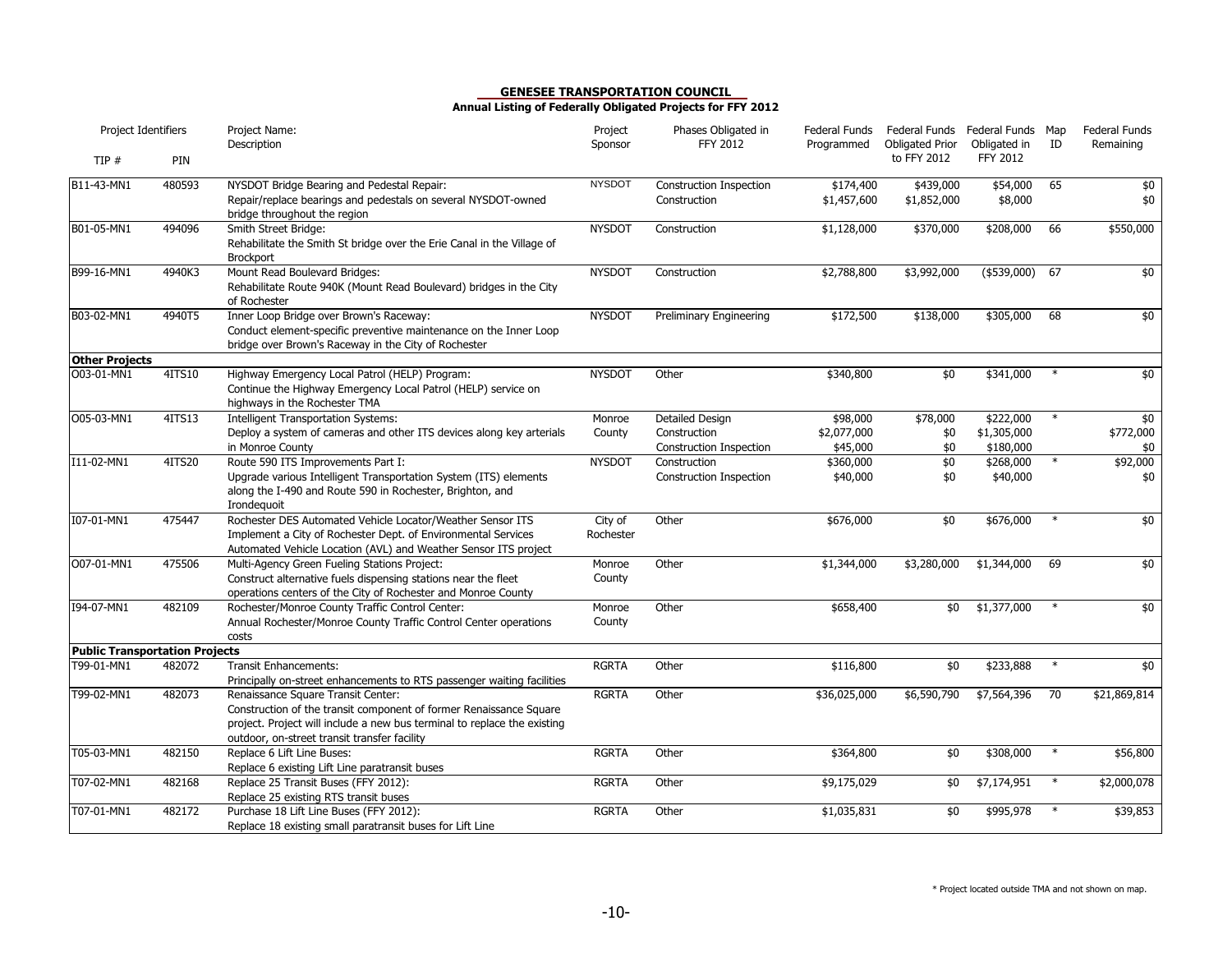| Project Identifiers                      |                  | Project Name:<br>Description                                                                                                                                                                                                      | Project<br>Sponsor   | Phases Obligated in<br><b>FFY 2012</b> | Federal Funds<br>Programmed | Federal Funds Federal Funds Map<br><b>Obligated Prior</b> | Obligated in    | ID     | <b>Federal Funds</b><br>Remaining |
|------------------------------------------|------------------|-----------------------------------------------------------------------------------------------------------------------------------------------------------------------------------------------------------------------------------|----------------------|----------------------------------------|-----------------------------|-----------------------------------------------------------|-----------------|--------|-----------------------------------|
| TIP#                                     | PIN              |                                                                                                                                                                                                                                   |                      |                                        |                             | to FFY 2012                                               | <b>FFY 2012</b> |        |                                   |
| T07-03-MN1                               | 482173           | Replace 13 Articulated Transit Buses (FY 2012):<br>Replace 13 existing RTS articulated transit buses                                                                                                                              | <b>RGRTA</b>         | Other                                  | \$7,879,313                 | \$0                                                       | \$7,879,311     | $\ast$ | $\overline{52}$                   |
| T11-05-MN1                               | 482176           | Preventive Maintenance (2012):<br>Preventive maintenance for RTS and Lift Line                                                                                                                                                    | <b>RGRTA</b>         | Other                                  | \$4,737,916                 | \$0                                                       | \$3,992,394     | $\ast$ | \$745,522                         |
| T11-21-MN1                               | 482201           | RGRTA Jobs Access/Reverse Commute:<br>Provide evening and off-peak service from the City of Rochester to<br>employment sites in the towns of Greece, Henrietta, Ogden, Parma,<br>Penfield, Perinton, Pittsford, Sweden and Victor | <b>RGRTA</b>         | Other                                  | \$773,760                   | \$0                                                       | \$777,455       | $\ast$ | \$0                               |
| T11-22-MN1                               | 482202           | Purchase of Braille Printer:<br>Purchase a braille printer for the in-house printing of RTS schedules<br>and other information in braille for visually-impaired customers                                                         | <b>RGRTA</b>         | Other                                  | \$4,800                     | \$0                                                       | \$4,800         | $\ast$ | \$0                               |
| T11-23-MN1                               | 482203           | Enhanced Wheelchair Restraint System on Future Bus Orders:<br>Install enhanced wheelchair restraint systems on future RTS bus<br>purchases to improve customer comfort and safety                                                 | <b>RGRTA</b>         | Other                                  | \$244,800                   | \$0                                                       | \$244,800       | $\ast$ | \$0                               |
| T11-24-MN1                               | 482204           | Medical Motor Service Transportation TRAC and Give-A-Lift:<br>Provide transportation resource information and increase volunteer<br>services available to elderly and people with disabilities                                    | Medical<br>Motor     | Other                                  | \$211,600                   | \$0                                                       | \$196,103       | $\ast$ | \$15,497                          |
| T11-26-MN1                               | 482206           | Replace Seven 60-foot and Eight 40-foot RTS Buses:<br>Replace seven 60-foot and eight 40-foot RTS buses                                                                                                                           | <b>RGRTA</b>         | Other                                  | \$7,299,114                 | \$0                                                       | \$7,299,114     | $\ast$ | \$0                               |
| T11-27-MN1                               | 482207           | <b>RGRTA Grants Administration:</b><br>Administer various grants awarded to RGRTA and its subsidiaries                                                                                                                            | <b>RGRTA</b>         | Other                                  | \$80,000                    | \$0                                                       | \$80,000        | $\ast$ | $\frac{1}{2}$                     |
| T11-28-MN1                               | 482208           | RGRTA Data Warehouse & Business Intelligence System:<br>Purchase and install information systems to allow RGRTA to better<br>collect and analyze data from numerous information systems<br>currently in use                       | <b>RGRTA</b>         | Other                                  | \$800,000                   | \$0                                                       | \$800,000       | $\ast$ | \$0                               |
| T11-29-MN1                               | 482209           | RGRTA Financial Software Replacement - Phase 1:<br>Indentify the critical needs of new financial software for RGRTA                                                                                                               | <b>RGRTA</b>         | Other                                  | \$80,000                    | \$0                                                       | \$80,000        | $\ast$ | \$0                               |
| T11-30-MN1                               | 482210           | Lift Line Facility Improvements:<br>Install an above ground gasoline tank and make minor building<br>repairs at the Lift Line facility                                                                                            | <b>RGRTA</b>         | Other                                  | \$176,000                   | \$0                                                       | \$133,241       | $\ast$ | \$42,759                          |
| T11-31-MN1                               | 482211           | RGRTA IT Disaster Recovery Hot Site:<br>Purchase and install hardware and software needed to duplicate<br>RGRTA's critical information systems at an offsite location                                                             | <b>RGRTA</b>         | Other                                  | \$532,087                   | \$0                                                       | \$524,087       | $\ast$ | \$8,000                           |
| T07-21-MN1                               | 482485           | Mt. Hope Station:<br>Construct a transit station in the vicinity of Mount Hope Avenue and<br>Crittenden Boulevard in the City of Rochester                                                                                        | <b>RGRTA</b>         | Other                                  | \$6,948,730                 | \$0                                                       | \$800,000       | 71     | \$6,148,730                       |
| T09-06-MN1                               | 4LS085<br>482195 | RGRTA Site and Facility Improvements:<br>Construct various site and facility improvements at the Regional<br>Transit Service (RTS) Campus                                                                                         | <b>RGRTA</b>         | Other                                  | \$21,312,009                | \$10,328,825                                              | \$3,562,953     | 72     | \$7,420,231                       |
| <b>Bicycle &amp; Pedestrian Projects</b> |                  |                                                                                                                                                                                                                                   |                      |                                        |                             |                                                           |                 |        |                                   |
| N97-05BMN1                               | 475303           | Genesee River Trail:<br>Construct a section of the Genesee River Trail from Turning Point<br>Park to the O'Rorke Bridge in the City of Rochester                                                                                  | City of<br>Rochester | Construction                           | \$3,054,400                 | \$3,080,000                                               | ( \$110,000)    | 73     | \$84,400                          |
| N05-03-MN1                               | 475410           | City of Rochester Bicycle Trails:<br>Construct several multi-use trails in the City of Rochester                                                                                                                                  | City of<br>Rochester | Detailed Design                        | \$152,800                   | \$0                                                       | \$153,000       | 74     | \$0                               |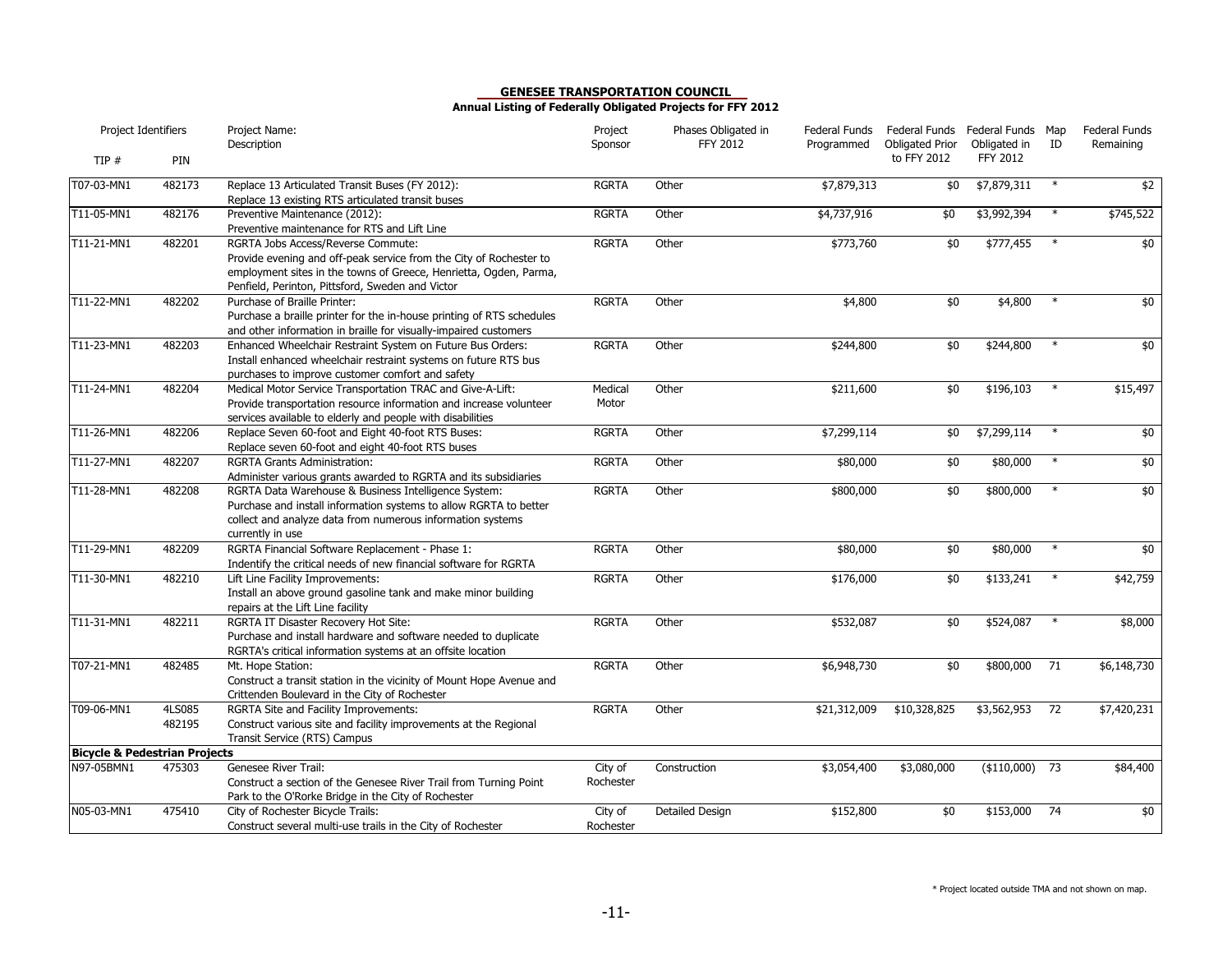| Project Identifiers     |        | Project Name:<br>Description                                                                                                                                                                                                                                | Project<br>Sponsor       | Phases Obligated in<br><b>FFY 2012</b>                               | Federal Funds<br>Programmed     | <b>Obligated Prior</b> | Federal Funds Federal Funds Map<br>Obligated in | ID     | <b>Federal Funds</b><br>Remaining |
|-------------------------|--------|-------------------------------------------------------------------------------------------------------------------------------------------------------------------------------------------------------------------------------------------------------------|--------------------------|----------------------------------------------------------------------|---------------------------------|------------------------|-------------------------------------------------|--------|-----------------------------------|
| TIP#                    | PIN    |                                                                                                                                                                                                                                                             |                          |                                                                      |                                 | to FFY 2012            | <b>FFY 2012</b>                                 |        |                                   |
| N07-04-MN1              | 475442 | Inner Loop/Sidewalk ADA-Accessible Ramps & Other Arterial<br>Sidewalks:<br>Construct ADA-compliant accessible ramps for sidewalks on selected<br>bridges related to the Inner Loop and create ADA-compliant<br>accessible sidewalks on other nearby streets | City of<br>Rochester     | Construction<br>Construction Inspection                              | \$579,200<br>\$62,400           | \$0<br>\$0             | \$565,000<br>\$77,000                           | $\ast$ | \$14,200<br>\$0                   |
| N07-05-MN1              | 475444 | Rochester Bicycle Enhancement Program:<br>Construct an on-street bike lane demonstration program for the City<br>of Rochester to test various bike lane techniques prior to large-scale<br>implementation of any one technique                              | City of<br>Rochester     | Construction<br>Construction Inspection                              | \$176,000<br>\$15,200           | $\overline{50}$<br>\$0 | \$175,000<br>\$15,000                           | $\ast$ | \$1,000<br>\$200                  |
| N02-05-MN1              | 476026 | Canalway Trail - Long Pond Road to Clover Street:<br>Rehabilitate 8.5 miles of the Canalway Trail from Long Pond Road in<br>Greece to Lock E-32 (Clover Street) in Pittsford                                                                                | <b>NYS Canal</b><br>Corp | Construction                                                         | \$1,403,000                     | \$1,403,000            | $(*274,000)$                                    | 75     | \$274,000                         |
| N11-05-MN1              | 4RT410 | Mendon Foundation Trail Maintenance Equipment:<br>Purchase new equipment to maintain approximately 16 miles of the<br>Lehigh Valley Trail and approximately four miles of trails in the Great<br>Bend Nature Park                                           | Mendon<br>Foundation     | Other                                                                | \$34,400                        | $\overline{50}$        | \$35,000                                        | $\ast$ | $\overline{50}$                   |
| <b>Highway Projects</b> |        | Projects principally located in Genesee County (outside TMA)                                                                                                                                                                                                |                          |                                                                      |                                 |                        |                                                 |        |                                   |
| H05-12-GN2              | 406303 | Route 63 & Route 262 in the Village of Oakfield:<br>Reconstruct NYS Route 63 & NYS Route 262 in the Village of Oakfield                                                                                                                                     | <b>NYSDOT</b>            | Construction                                                         | \$4,240,000                     | \$5,734,000            | (\$159,000)                                     | 76     | \$0                               |
| H01-31-GN2              | 475340 | Route 98 (Walnut Street) Reconstruction:<br>Reconstruct NYS Route 98 (Walnut St.) from Franklin St. south to the<br>Batavia City line in the City of Batavia                                                                                                | City of<br>Batavia       | Construction Inspection                                              | \$357,600                       | \$776,000              | \$127,000                                       | 77     | \$0                               |
| H03-14-GN2              | 493320 | Dublin Road Railroad Crossing:<br>Reconstruct the Dublin Rd. railroad crossing (CSXT) in the Town of<br>Bergen                                                                                                                                              | <b>NYSDOT</b>            | <b>Preliminary Engineering</b><br>Construction                       | \$5,000<br>\$20,000             | \$0<br>\$0             | \$19,000<br>\$169,000                           | 78     | \$0<br>$$0$$                      |
| H03-15-GN2              | 493322 | Beaver Meadow Road Railroad Crossing:<br>Reconstruct the Beaver Meadow Rd. railroad crossing (CSXT) in the<br>Town of Byron                                                                                                                                 | <b>NYSDOT</b>            | Preliminary Engineering<br>Construction                              | \$5,000<br>\$20,000             | $\overline{50}$<br>\$0 | \$19,000<br>\$169,000                           | 79     | $$0$<br>\$0                       |
| H07-81-GN2              | 493354 | Caswell Road Railroad Crossing:<br>Reconstruct the Caswell Road railroad crossing (CSXT) in the Town of<br>Byron                                                                                                                                            | <b>NYSDOT</b>            | Construction                                                         | \$315,000                       | $\overline{50}$        | \$330,000                                       | 80     | \$0                               |
| H07-80-GN2              | 493355 | Ivson Road Railroad Crossing:<br>Reconstruct the Ivson Road railroad crossing (CSXT) in the Town of<br>Byron                                                                                                                                                | <b>NYSDOT</b>            | <b>Preliminary Engineering</b><br>Construction                       | \$27,000<br>\$308,000           | \$0<br>\$0             | \$8,000<br>\$342,000                            | 81     | \$0<br>$$0$$                      |
| <b>Bridge Projects</b>  |        |                                                                                                                                                                                                                                                             |                          |                                                                      |                                 |                        |                                                 |        |                                   |
| B05-33-GN2              | 475434 | Law Street Bridge over Tonawanda Creek:<br>Rehabilitate the Law Street Bridge over Tonawanda Creek in the City<br>of Batavia                                                                                                                                | Genesee<br>County        | Construction                                                         | \$552,800                       | \$642,000              | (\$52,000)                                      | 82     | \$0                               |
| B07-25-GN2              | 475460 | Griswold Road over Black Creek:<br>Replace the Griswold Rd. bridge over Black Creek in the Town of<br>Stafford                                                                                                                                              | Genesee<br>County        | Preliminary Engineering<br><b>Detailed Design</b><br>ROW Incidentals | \$68,000<br>\$44,800<br>\$2,400 | \$0<br>\$0<br>\$0      | \$68,000<br>\$43,000<br>\$3,000                 | 83     | \$0<br>\$1,800<br>\$0             |
| B07-26-GN2              | 475461 | Black Street over Mud Creek:<br>Replace the Black St. bridge over Mud Creek in the Town of Pavilion                                                                                                                                                         | Genesee<br>County        | <b>Preliminary Engineering</b><br>Detailed Design                    | \$36,800<br>\$23,200            | \$36,000<br>\$21,000   | \$4,000<br>\$28,000                             | 84     | \$0<br>$$0$$                      |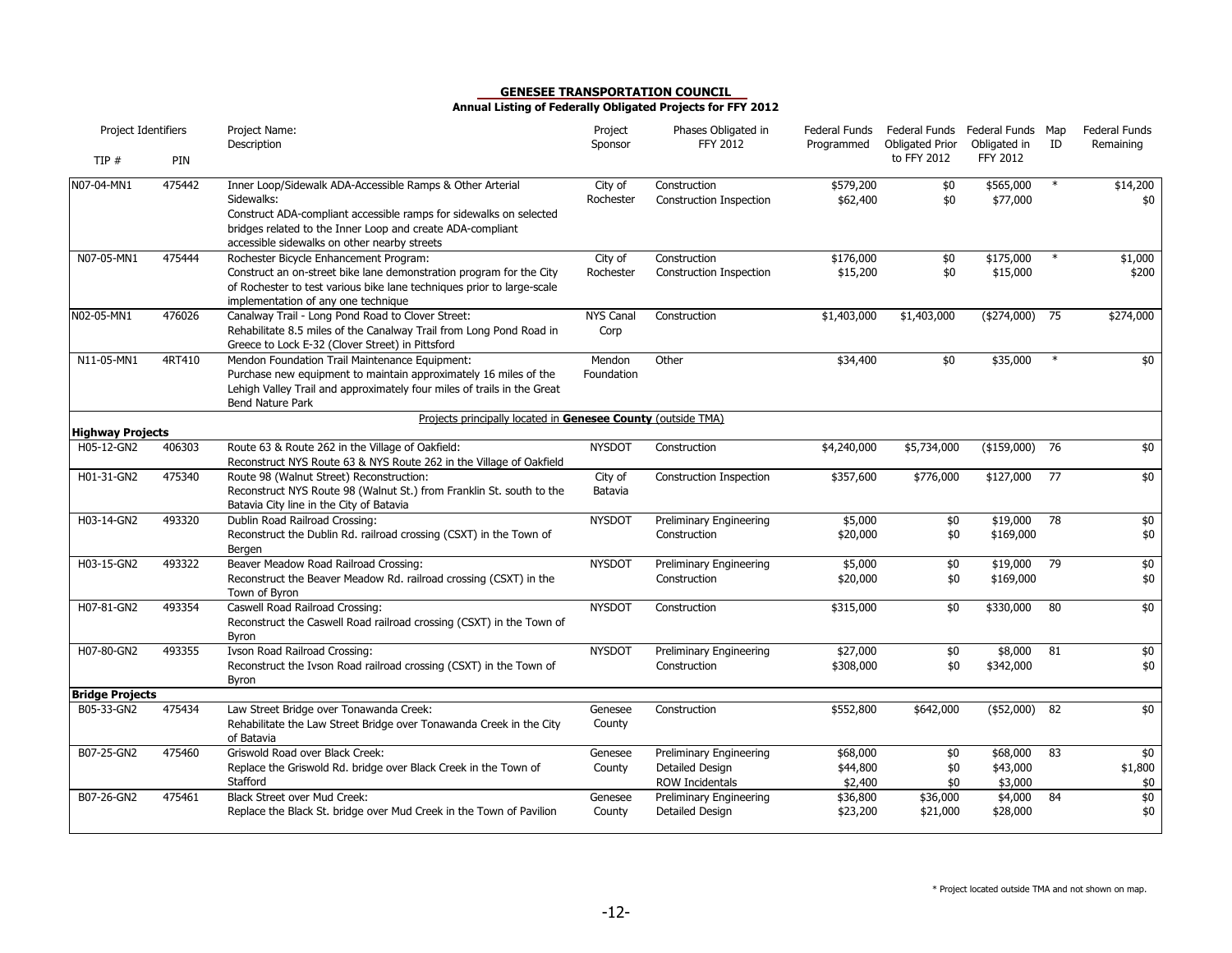| Project Identifiers                      |        | Project Name:<br>Description                                                                                                                                                                    | Project<br>Sponsor   | Phases Obligated in<br><b>FFY 2012</b>                                                 | Federal Funds<br>Programmed                | Federal Funds Federal Funds Map<br><b>Obligated Prior</b> | Obligated in                                | ID              | <b>Federal Funds</b><br>Remaining     |
|------------------------------------------|--------|-------------------------------------------------------------------------------------------------------------------------------------------------------------------------------------------------|----------------------|----------------------------------------------------------------------------------------|--------------------------------------------|-----------------------------------------------------------|---------------------------------------------|-----------------|---------------------------------------|
| TIP #                                    | PIN    |                                                                                                                                                                                                 |                      |                                                                                        |                                            | to FFY 2012                                               | <b>FFY 2012</b>                             |                 |                                       |
| B07-27-GN2                               | 475462 | Hopkins Road over Bowen Creek:<br>Replace the Hopkins Rd. bridge over Bowen Creek in the Town of<br>Batavia                                                                                     | Genesee<br>County    | Preliminary Engineering<br><b>ROW Incidentals</b>                                      | \$44,800<br>\$1,600                        | \$0<br>\$0                                                | \$45,000<br>\$2,000                         | 85              | \$0<br>\$0                            |
| B07-28-GN2                               | 475463 | South Lyon Street over Tonawanda Creek:<br>Replace the one-lane S. Lyon St. bridge over Tonawanda Creek in<br>the City of Batavia with a two-lane bridge                                        | Genesee<br>County    | Scoping<br><b>Preliminary Engineering</b><br>Detailed Design<br><b>ROW Incidentals</b> | \$9,600<br>\$60,800<br>\$74,400<br>\$5,600 | \$0<br>\$0<br>\$0<br>\$0                                  | \$10,000<br>\$61,000<br>\$74,000<br>\$6,000 | 86              | $\frac{1}{2}$<br>$$0$<br>\$400<br>\$0 |
|                                          |        | Projects principally located in Livingston County (inside TMA)                                                                                                                                  |                      |                                                                                        |                                            |                                                           |                                             |                 |                                       |
| <b>Bicycle &amp; Pedestrian Projects</b> |        |                                                                                                                                                                                                 |                      |                                                                                        |                                            |                                                           |                                             |                 |                                       |
| N07-01-LV1                               | 475492 | Erie-Attica Trail to Avon:<br>Construct a multi-use trail along an abandoned section of the Erie-<br>Attica Railroad, connecting the existing Genesee Valley Greenway to<br>the Village of Avon | Village of<br>Avon   | Construction<br>Construction Inspection                                                | \$769,600<br>\$36,000                      | \$0<br>\$0                                                | \$760,000<br>\$46,000                       | 87              | \$9,600<br>\$0                        |
|                                          |        | Projects principally located in Livingston County (outside TMA)                                                                                                                                 |                      |                                                                                        |                                            |                                                           |                                             |                 |                                       |
| <b>Bridge Projects</b><br>B07-36-LV2     | 403612 | Route 36 Bridge over Rock Spring Creek:<br>Replace the NYS Route 36 bridge over Rock Spring Creek in the<br>Town of West Sparta                                                                 | <b>NYSDOT</b>        | <b>Construction Inspection</b>                                                         | \$75,200                                   | \$67,000                                                  | \$200,000                                   | 88              | \$0                                   |
| B03-06-LV2                               | 475363 | Red Jacket Street Bridge:<br>Replace the Red Jacket St. bridge over Mill Creek in the Village of<br>Dansville                                                                                   | Livingston<br>County | Detailed Design<br>Construction                                                        | \$57,600<br>\$580,000                      | \$95,000<br>\$1,104,000                                   | ( \$6,000)<br>( \$128,000)                  | 89              | $$0$<br>\$0                           |
| B03-05-LV2                               | 475366 | Hunts Hollow Road Bridge:<br>Replace the Hunts Hollow Rd. bridge over Norfolk Southern Railroad<br>in the Town of Portage                                                                       | Livingston<br>County | Construction                                                                           | \$780,000                                  | \$1,199,000                                               | (\$63,000)                                  | 90              | \$0                                   |
| B05-16-LV2                               | 475383 | Bailey Road Bridge over Keshegua Creek:<br>Reconstruct the Bailey Rd. bridge over Keshequa Creek in the Town<br>of Nunda                                                                        | Livingston<br>County | Detailed Design<br>Construction                                                        | \$62,400<br>\$624,000                      | \$54,000<br>\$677,000                                     | $($ \$49,000)<br>(\$124,000)                | 91              | \$57,400<br>\$71,000                  |
| B05-19-LV2                               | 475386 | Wildcat Road Bridge over Wildcat Gulley:<br>Replace the Wildcat Rd. bridge over Wildcat Gully in the Town of<br><b>Mount Morris</b>                                                             | Livingston<br>County | Detailed Design<br>Construction                                                        | \$35,200<br>\$330,400                      | \$25,000<br>\$540,000                                     | \$45,000<br>\$62,000                        | 92              | $\frac{1}{2}$<br>\$0                  |
| B05-20-LV2                               | 475387 | Swanson Road Bridge over Buck Run Creek:<br>Replace the Swanson Rd. bridge over Buck Run Creek in the Town of<br><b>Mount Morris</b>                                                            | Livingston<br>County | Detailed Design<br>Construction                                                        | \$57,000<br>\$347,000                      | \$67,000<br>\$437,000                                     | \$10,000<br>\$50,000                        | $\overline{93}$ | \$0<br>\$0                            |
| B07-30-LV2                               | 475466 | Old State Road over Keshequa Creek:<br>Replace the Old State Rd. bridge over Keshequa Creek in the Town<br>of Nunda                                                                             | Livingston<br>County | ROW Acquisition<br>Construction<br>Construction Inspection                             | \$10,400<br>\$832,000<br>\$99,200          | \$0<br>\$0<br>\$0                                         | \$2,000<br>\$765,000<br>\$123,000           | 94              | \$8,400<br>\$67,000<br>\$0            |
| B11-22-LV2                               | 475533 | Walnut Street Bridge over Keshequa Creek:<br>Rehabilitate the Walnut Street Bridge over Keshegua Creek in the<br>Village of Nunda                                                               | Livingston<br>County | Scoping<br>Preliminary Engineering<br><b>Detailed Design</b><br><b>ROW Incidentals</b> | \$6,400<br>\$94,400<br>\$62,400<br>\$3,200 | \$0<br>\$0<br>\$0<br>\$0                                  | \$6,000<br>\$94,000<br>\$62,000<br>\$3,000  | 95              | \$400<br>\$400<br>\$400<br>\$200      |
| B11-57-LV2                               | 475559 | Livingston County Bridge Preventive Maintenance:<br>Conduct element specific preventive maintenance of four bridges in<br>Livingston County                                                     | Livingston<br>County | Scoping<br><b>Preliminary Engineering</b><br>Detailed Design                           | \$6,400<br>\$24,000<br>\$19,200            | \$0<br>\$0<br>\$0                                         | \$6,000<br>\$24,000<br>\$19,000             | 96              | \$400<br>\$0<br>\$200                 |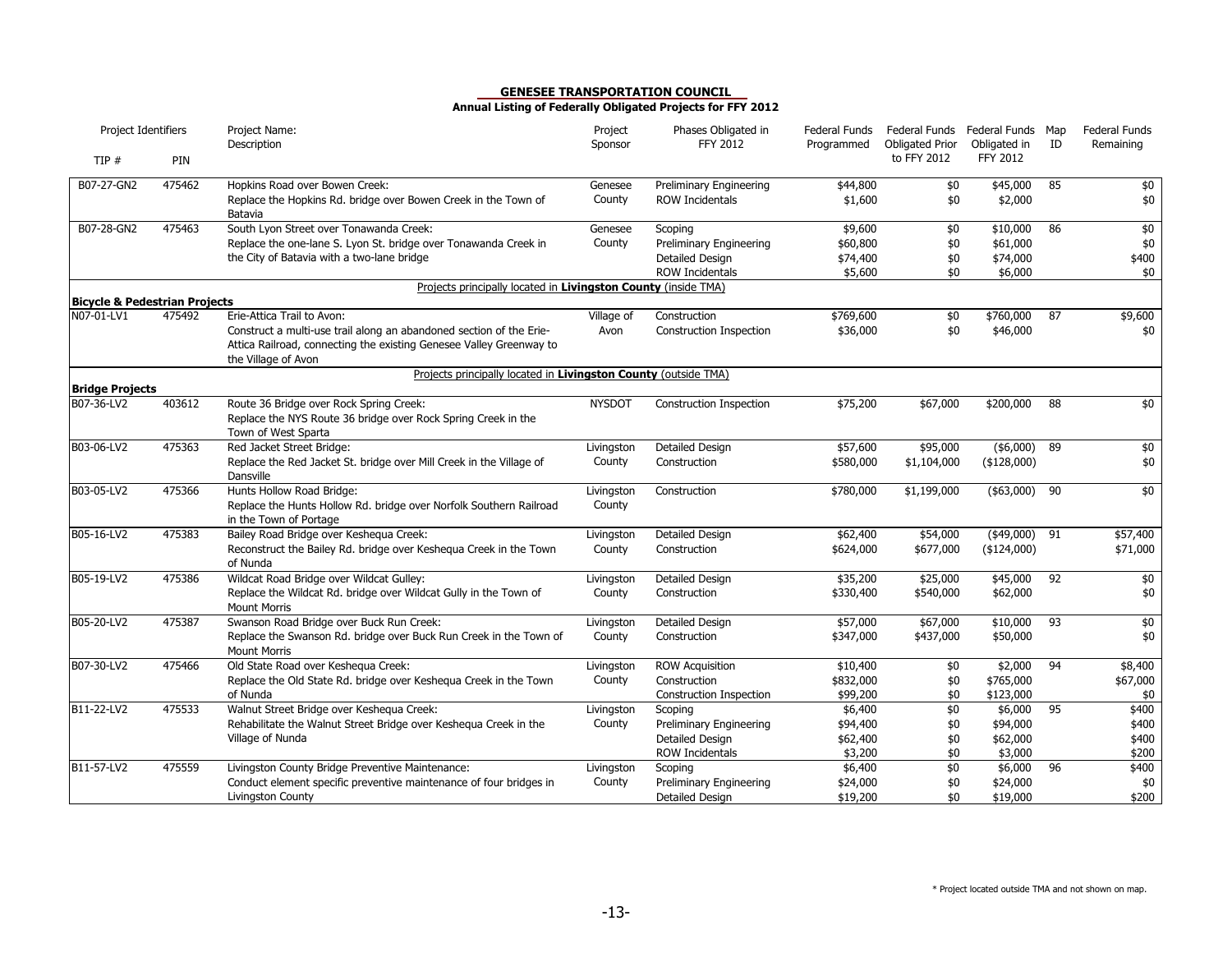| Project Identifiers                      |        | Project Name:<br>Description                                                                                                                                                                                                                          | Project<br>Sponsor                          | Phases Obligated in<br>FFY 2012                                                       | Federal Funds<br>Programmed                 | <b>Obligated Prior</b>            | Federal Funds Federal Funds Map<br>Obligated in | ID     | <b>Federal Funds</b><br>Remaining |
|------------------------------------------|--------|-------------------------------------------------------------------------------------------------------------------------------------------------------------------------------------------------------------------------------------------------------|---------------------------------------------|---------------------------------------------------------------------------------------|---------------------------------------------|-----------------------------------|-------------------------------------------------|--------|-----------------------------------|
| TIP#                                     | PIN    |                                                                                                                                                                                                                                                       |                                             |                                                                                       |                                             | to FFY 2012                       | <b>FFY 2012</b>                                 |        |                                   |
| <b>Bicycle &amp; Pedestrian Projects</b> |        |                                                                                                                                                                                                                                                       |                                             |                                                                                       |                                             |                                   |                                                 |        |                                   |
| N11-02-LV2                               | 4RT110 | Mount Morris Genesee Valley Greenway Enhancements:<br>Enhance the Gen. Valley Greenway in the V. of Mt. Morris by adding<br>parking ehancements, signage, landscaping, benches, and bicycle<br>racks; conduct trail maint. to reduce erosion          | Village of<br><b>Mount Morris</b>           | Construction                                                                          | \$109,880                                   | \$0                               | \$110,000                                       |        | \$0                               |
| N11-06-LV2                               | 4RT111 | York Landing Culvert Washout Repairs:<br>Repair/replace two culverts under the Genesee Valley Greenway and<br>their associated outfalls, and correct/stabilize the associated erosion<br>of steep slopes to the Genesee River                         | <b>OPRHP</b><br>Genesee<br>Region           | Construction                                                                          | \$187,536                                   | \$0                               | \$188,000                                       | 97     | \$0                               |
| N11-04-LV2                               | 4RT310 | Genesee Valley Greenway Whiskey Bridge Culvert Stabilization:<br>Repair & reinforce the rock & gravel support at each end of the<br>Whiskey Bridge Culvert on the Gen. Valley Greenway in the T. of<br>Portage to minimize erosion around the culvert | Finger Lakes<br><b>Trails</b><br>Conference | Construction                                                                          | \$6,400                                     | \$0                               | \$6,000                                         | 98     | \$400                             |
|                                          |        | Projects principally located in Livingston County (inside and outside TMA)                                                                                                                                                                            |                                             |                                                                                       |                                             |                                   |                                                 |        |                                   |
| <b>Highway Projects</b>                  |        |                                                                                                                                                                                                                                                       |                                             |                                                                                       |                                             |                                   |                                                 | $\ast$ |                                   |
| H11-19-LV3                               | 439056 | I-390 Culvert Lining/Repairs:<br>Add linings or repair culverts as appropriate under I-390 in Livingston<br>County                                                                                                                                    | <b>NYSDOT</b>                               | Construction Inspection                                                               | \$252,900                                   | \$0                               | \$257,000                                       |        | \$0                               |
| H11-39-LV3                               | 439061 | I-390 From Exit 6 to Exit 7 MBC:                                                                                                                                                                                                                      | <b>NYSDOT</b>                               | Construction                                                                          | \$1,557,900                                 | \$0                               | \$469,000                                       | $\ast$ | \$1,088,900                       |
|                                          |        | Conduct preventive maintenance activties on I-390 from Exit 6 to Exit<br>7 in the Town of Groveland                                                                                                                                                   |                                             | Construction Inspection                                                               | \$187,200                                   | \$0                               | \$100,000                                       |        | \$87,200                          |
|                                          |        | Projects principally located in <b>Ontario County</b> (inside TMA)                                                                                                                                                                                    |                                             |                                                                                       |                                             |                                   |                                                 |        |                                   |
| <b>Highway Projects</b>                  |        |                                                                                                                                                                                                                                                       |                                             |                                                                                       |                                             |                                   |                                                 |        |                                   |
| H07-04-ON1                               | 425105 | Rt. 251 Rehabilitation:<br>Rehabilitate NYS Route 251 from NYS Route 64 (Mendon Center Rd.)<br>to NYS Route 96 in the Towns of Mendon and Victor                                                                                                      | <b>NYSDOT</b>                               | Detailed Design                                                                       | \$201,600                                   | \$202,000                         | (\$251,000)                                     | 99     | \$250,600                         |
| H07-07-ON1                               | 475507 | CR 10 Intersections Improvement and CR 10 Preventive Maintenance:                                                                                                                                                                                     | Ontario                                     | Construction                                                                          | \$2,225,319                                 | \$2,225,000                       | \$320,000                                       | 100    | $\frac{1}{2}$                     |
|                                          |        | Construct 2 roundabouts at the intersections of CR 10 & CR 46 and<br>CR 10 & CR4; conduct prev. maint. On CR 10 from Rts. 5 & 20 to CR<br>4 in the Towns of Canandaigua & Hopewell                                                                    | County                                      |                                                                                       |                                             |                                   |                                                 |        |                                   |
| <b>Bridge Projects</b>                   |        |                                                                                                                                                                                                                                                       |                                             |                                                                                       |                                             |                                   |                                                 |        |                                   |
| B07-12-ON1                               | 475503 | Main Street Fishers Bridge over Irondequoit Creek:<br>Replace the Main St. Fishers bridge over Irondequoit Creek in the<br>Town of Victor                                                                                                             | Ontario<br>County                           | Scoping<br><b>Preliminary Engineering</b><br>Detailed Design<br>ROW Incidentals       | \$6,400<br>\$93,600<br>\$62,400<br>\$16,800 | \$6,000<br>\$12,000<br>\$0<br>\$0 | \$6,000<br>\$92,000<br>\$61,000<br>\$16,000     | 101    | \$0<br>\$0<br>\$1,400<br>\$800    |
| B07-22-ON1                               | 475514 | Ontario County 2012 Bridge Preventive Maintenance:                                                                                                                                                                                                    | Ontario                                     | Scoping                                                                               | \$3,200                                     | \$3,000                           | \$3,000                                         | 102    | \$0                               |
|                                          |        | Conduct element-specific preventive maintenance on four bridges in<br><b>Ontario County</b>                                                                                                                                                           | County                                      | Preliminary Engineering<br>Detailed Design<br>Construction<br>Construction Inspection | \$6,400<br>\$6,400<br>\$391,200<br>\$48,800 | \$6,000<br>\$6,000<br>\$0<br>\$0  | \$6,000<br>\$6,000<br>\$390,000<br>\$54,000     |        | $$0$<br>\$0<br>\$1,200<br>\$0     |
|                                          |        |                                                                                                                                                                                                                                                       |                                             | Projects principally located in <b>Ontario County</b> (outside TMA)                   |                                             |                                   |                                                 |        |                                   |
| <b>Highway Projects</b>                  |        |                                                                                                                                                                                                                                                       |                                             |                                                                                       |                                             |                                   |                                                 |        |                                   |
| H11-01-ON2                               | 400555 | Routes 5 & 20 in Geneva:<br>Rehabilitate Routes 5 & 20 in the Town and City of Geneva                                                                                                                                                                 | <b>NYSDOT</b>                               | Preliminary Engineering<br>ROW Incidentals                                            | \$161,800<br>\$56,800                       | \$0<br>\$0                        | \$162,000<br>\$57,000                           | 103    | \$0<br>\$0                        |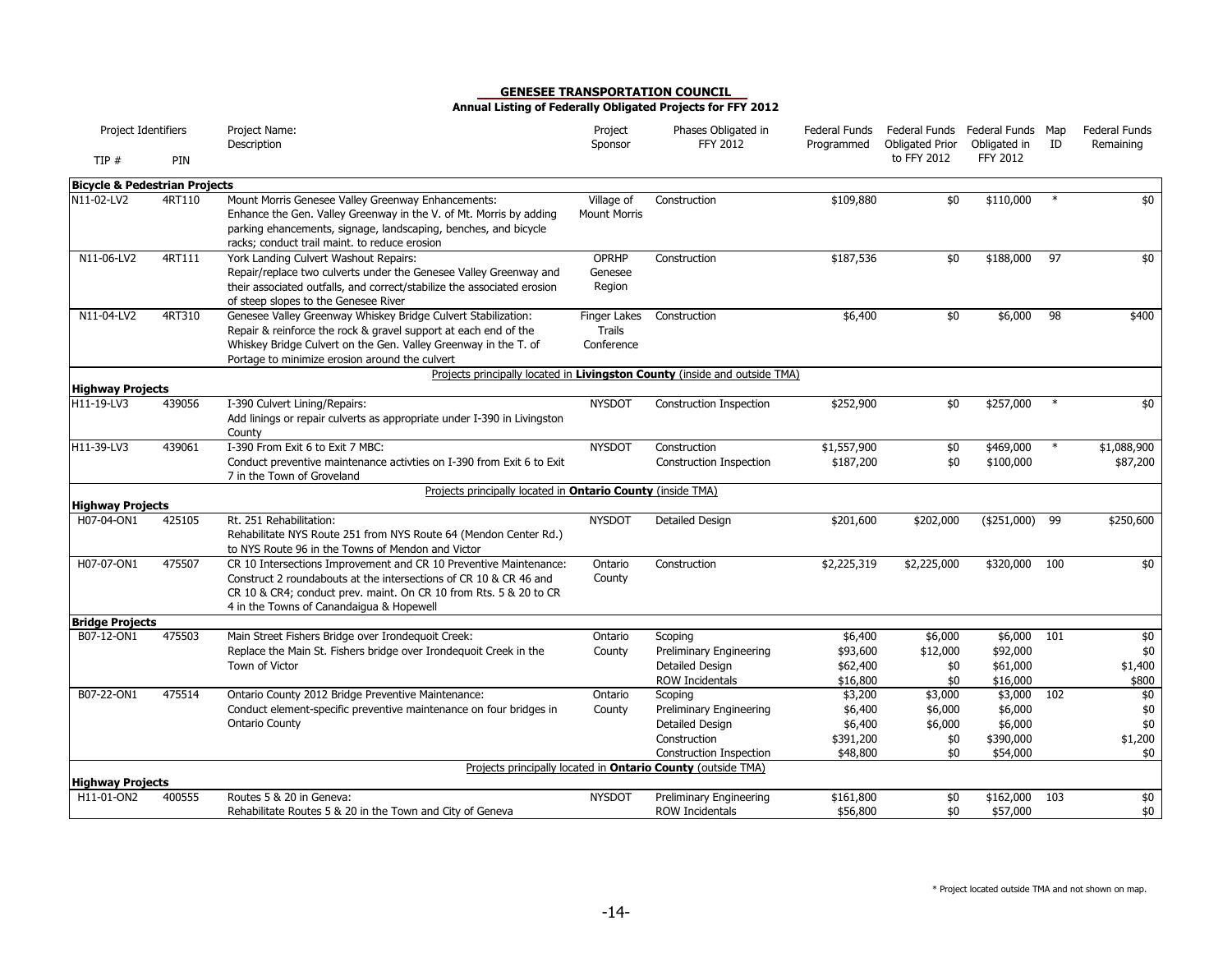| Project Identifiers     |        | Project Name:<br>Description                                                                                                                                                                           | Project<br>Sponsor   | Phases Obligated in<br><b>FFY 2012</b>                                         | Federal Funds<br>Programmed | Federal Funds Federal Funds Map<br>Obligated Prior | Obligated in    | ID  | <b>Federal Funds</b><br>Remaining |
|-------------------------|--------|--------------------------------------------------------------------------------------------------------------------------------------------------------------------------------------------------------|----------------------|--------------------------------------------------------------------------------|-----------------------------|----------------------------------------------------|-----------------|-----|-----------------------------------|
| TIP#                    | PIN    |                                                                                                                                                                                                        |                      |                                                                                |                             | to FFY 2012                                        | <b>FFY 2012</b> |     |                                   |
| H05-29-ON2              | 401436 | Rt. 14 Preventive Maintenance, Yates County Line to the City of<br>Conduct preventive maintenance activities on NYS Route 14 from the<br>Yates County line to the City of Geneva in the Town of Geneva | <b>NYSDOT</b>        | Construction                                                                   | \$336,000                   | \$335,000                                          | (\$1,000)       | 104 | \$82,000                          |
| H07-46-ON2              | 475484 | County Road 5 Preventive Maintenance:                                                                                                                                                                  | Ontario              | Scoping                                                                        | \$15,200                    | $\overline{50}$                                    | \$15,000        | 105 | \$200                             |
|                         |        | Conduct preventive maintenance on County Rd. 5 from NYS Route                                                                                                                                          | County               | Preliminary Engineering                                                        | \$30,400                    | \$0                                                | \$31,000        |     | \$0                               |
|                         |        | 14A to Rts. 5 & 20 in the Town of Seneca                                                                                                                                                               |                      | Detailed Design                                                                | \$30,400                    | \$0                                                | \$31,000        |     | $$0$$                             |
| H11-21-ON2              | 475573 | High Risk Rural Road Improvement in Ontario County:                                                                                                                                                    | Ontario              | Preliminary Engineering                                                        | \$43,200                    | $\overline{50}$                                    | \$43,000        | 106 | \$200                             |
|                         |        | Roadside grading & install beacons & lighting at intersections of CR                                                                                                                                   | County               | Detailed Design                                                                | \$28,800                    | \$0                                                | \$29,000        |     | \$0                               |
|                         |        | 23 at Melvin Hill Rd. & Seneca Castle/Wheat Rd. in the T. of Phelps<br>to improve sight dist. & increase conspicuity                                                                                   |                      | <b>ROW Incidentals</b>                                                         | \$5,400                     | \$0                                                | \$5,000         |     | \$400                             |
| H97-38-ON2              | 493254 | Ontario Street Railroad Crossing:                                                                                                                                                                      | <b>NYSDOT</b>        | <b>Preliminary Engineering</b>                                                 | \$14,400                    | \$0                                                | \$15,000        | 107 | \$0                               |
|                         |        | Reconstruct the Ontario St. railroad crossing in the Village of Phelps                                                                                                                                 |                      | Construction                                                                   | \$126,000                   | \$0                                                | \$142,000       |     | \$0                               |
| H99-34-ON2              | 493255 | Eagle Street Railroad Crossing:                                                                                                                                                                        | <b>NYSDOT</b>        | <b>Preliminary Engineering</b>                                                 | \$15,300                    | \$0                                                | \$15,000        | 108 | \$300                             |
|                         |        | Reconstruct the Eagle St. railroad crossing in the Town of Phelps                                                                                                                                      |                      | Construction                                                                   | \$125,100                   | \$0                                                | \$148,000       |     | \$0                               |
| H97-39-ON2              | 493256 | William Street Railroad Crossing:                                                                                                                                                                      | <b>NYSDOT</b>        | Preliminary Engineering                                                        | \$14,400                    | \$0                                                | \$15,000        | 109 | \$0                               |
|                         |        | Reconstruct the William St. railroad crossing in the Village of Phelps                                                                                                                                 |                      | Construction                                                                   | \$111,600                   | \$0                                                | \$140,000       |     | \$0                               |
| <b>Bridge Projects</b>  |        |                                                                                                                                                                                                        |                      |                                                                                |                             |                                                    |                 |     |                                   |
| B11-73-ON2              | 400559 | Route 5 Bridge over NFSRR & FLRR:<br>Rehabilitate the Route 5 Bridge over the Norfolk Southern Railroad<br>and the Finger Lakes Railroad in the Town and City of Geneva                                | <b>NYSDOT</b>        | <b>Preliminary Engineering</b>                                                 | \$123,200                   | \$0                                                | \$123,000       | 110 | \$200                             |
| B07-32-ON2              | 402032 | Rt. 20A over Honeoye Creek Reconstruction:                                                                                                                                                             | <b>NYSDOT</b>        | Construction                                                                   | \$676,000                   | \$980,000                                          | \$300,000       | 111 | \$0                               |
|                         |        | Reconstruct the NYS Route 20A bridge over Honeoye Creek in the<br>Town of Richmond                                                                                                                     |                      | Construction Inspection                                                        | \$94,400                    | \$117,000                                          | \$100,000       |     | $$0$$                             |
| B03-08-ON2              | 475371 | William Street Bridge:<br>Reconstruct the William St. bridge over Flint Creek in the Village of<br>Phelps                                                                                              | Ontario<br>County    | Construction                                                                   | \$803,200                   | \$1,355,000                                        | $($84,000)$ 112 |     | \$0                               |
| B05-22-ON2              | 475401 | Ferguson Road Bridge over Flint Creek:                                                                                                                                                                 | Ontario              | <b>Detailed Design</b>                                                         | \$56,800                    | \$0                                                | \$57,000        | 113 | \$0                               |
|                         |        | Replace the Ferguson Rd. bridge over Flint Creek in the Town of<br>Seneca                                                                                                                              | County               |                                                                                |                             |                                                    |                 |     |                                   |
| B07-43-ON2              | 475504 | Old Mill Road Bridge over Flint Creek:                                                                                                                                                                 | Ontario              | Scoping                                                                        | \$8,000                     | \$0                                                | \$8,000         | 114 | \$0                               |
|                         |        | Replace the Old Mill Rd. bridge over Flint Creek in the Town of                                                                                                                                        | County               | Preliminary Engineering                                                        | \$95,200                    | \$0                                                | \$93,000        |     | \$2,200                           |
|                         |        | Seneca                                                                                                                                                                                                 |                      | <b>ROW Incidentals</b>                                                         | \$7,200                     | \$0                                                | \$7,000         |     | \$200                             |
|                         |        |                                                                                                                                                                                                        |                      | <b>Detailed Design</b>                                                         | \$68,000                    | \$0                                                | \$66,000        |     | \$2,000                           |
| <b>Bridge Projects</b>  |        |                                                                                                                                                                                                        |                      | Projects principally located in <b>Ontario County</b> (inside and outside TMA) |                             |                                                    |                 |     |                                   |
| B11-16-ON3              | 475527 | Ontario County 2013 Bridge Preventive Maintenance:                                                                                                                                                     | Ontario              | Scoping                                                                        | \$2,400                     | \$0                                                | \$2,000         | 115 | \$400                             |
|                         |        | Conduct element-specific preventive maintenance on three bridges in                                                                                                                                    | County               | Preliminary Engineering                                                        | \$37,600                    | \$0                                                | \$38,000        |     | \$0                               |
|                         |        | <b>Ontario County</b>                                                                                                                                                                                  |                      | Detailed Design                                                                | \$24,800                    | \$0                                                | \$25,000        |     | $$0$                              |
| B11-17-ON3              | 475528 | Ontario County 2014 Bridge Preventive Maintenance:                                                                                                                                                     | Ontario              | Scoping                                                                        | \$4,800                     | \$0                                                | \$5,000         | 116 | \$0                               |
|                         |        | Conduct element-specific preventive maintenance on five bridges in                                                                                                                                     | County               | Preliminary Engineering                                                        | \$75,200                    | \$0                                                | \$75,000        |     | \$200                             |
|                         |        | <b>Ontario County</b>                                                                                                                                                                                  |                      | Detailed Design                                                                | \$50,400                    | \$0                                                | \$50,000        |     | \$400                             |
|                         |        |                                                                                                                                                                                                        |                      | Projects principally located in Orleans County (outside TMA)                   |                             |                                                    |                 |     |                                   |
| <b>Highway Projects</b> |        |                                                                                                                                                                                                        |                      |                                                                                |                             |                                                    |                 |     |                                   |
| H99-41-COR2             | 403152 | Route 31 Reconstruction, Stage 3:<br>Reconstruct NYS Route 31 (Center St.) in the Village of Medina                                                                                                    | Village of<br>Medina | Construction                                                                   | \$0                         | \$0                                                | \$250,000       | 117 | \$0                               |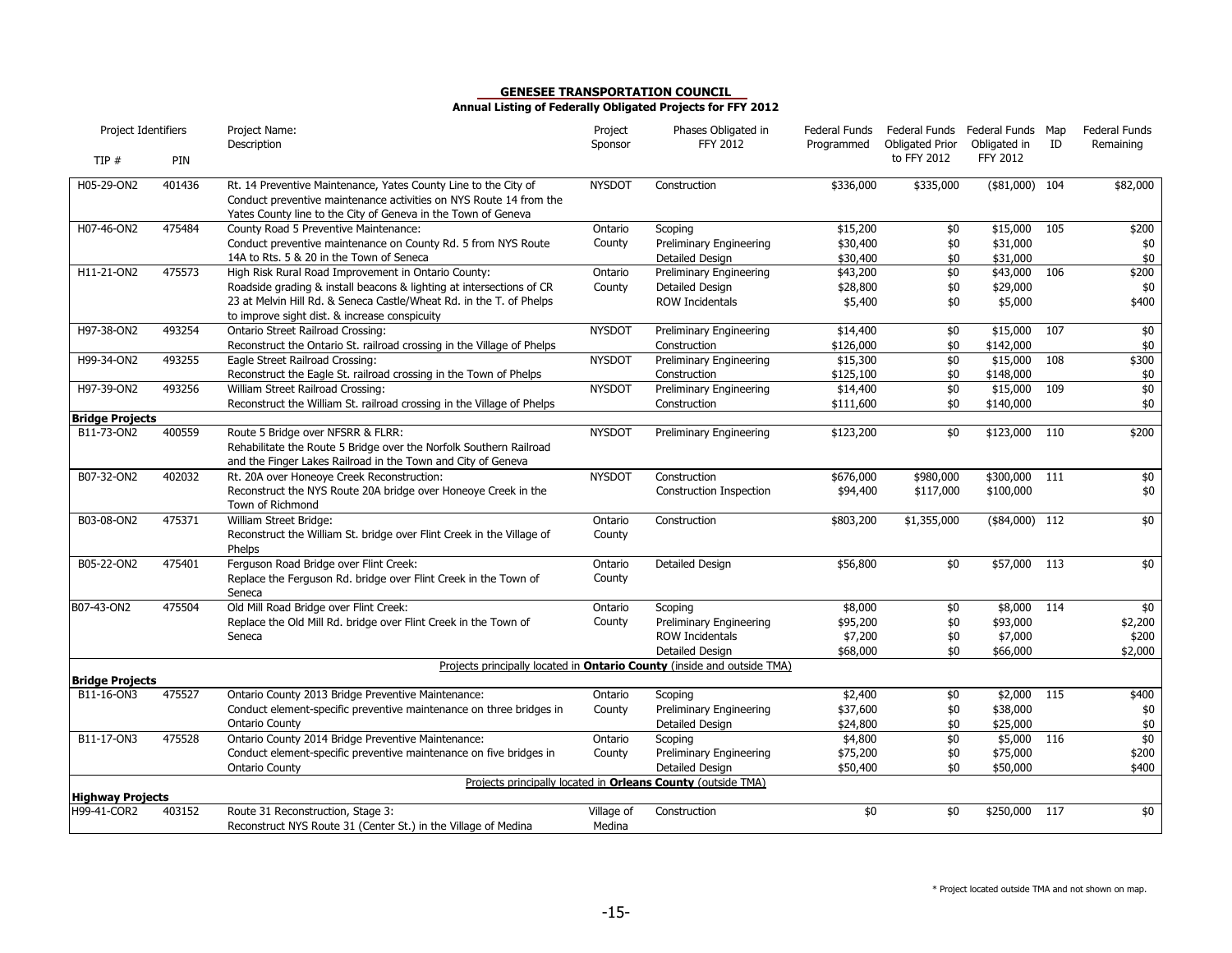| Project Identifiers                   |                  | Project Name:<br>Description                                                                                                                                                         | Project<br>Sponsor | Phases Obligated in<br>FFY 2012                                                 | Federal Funds<br>Programmed                 | <b>Obligated Prior</b>   | Federal Funds Federal Funds Map<br>Obligated in | ID  | Federal Funds<br>Remaining      |
|---------------------------------------|------------------|--------------------------------------------------------------------------------------------------------------------------------------------------------------------------------------|--------------------|---------------------------------------------------------------------------------|---------------------------------------------|--------------------------|-------------------------------------------------|-----|---------------------------------|
| TIP#                                  | PIN              |                                                                                                                                                                                      |                    |                                                                                 |                                             | to FFY 2012              | <b>FFY 2012</b>                                 |     |                                 |
| H07-42-OR2                            | 475485           | <b>Bates Road Reconstruction:</b><br>Reconstruct Bates Rd. from NYS Route 31A (Maple Ridge Rd.) to NYS<br>Route 31 in the Village of Medina and the Towns of Shelby and<br>Ridgeway  | Orleans<br>County  | Construction<br>Construction Inspection                                         | \$1,243,200<br>\$124,800                    | \$0<br>\$0               | \$1,277,000<br>\$134,000                        | 118 | \$0<br>\$0                      |
| <b>Bridge Projects</b>                |                  |                                                                                                                                                                                      |                    |                                                                                 |                                             |                          |                                                 |     |                                 |
| B11-13-OR2                            | 475285           | Clarendon Street Bridge over Falls Road Railroad:<br>Replace the Clarendon Street Bridge over Falls Road Railroad in the<br>Village of Albion                                        | Orleans<br>County  | <b>ROW Incidentals</b>                                                          | \$34,400                                    | \$0                      | \$34,000                                        | 119 | \$400                           |
| B11-18-OR2                            | 475529           | Route 279 over Oak Orchard Creek Preventive Maintenance:<br>Conduct element-specific preventive maintenance on the Route 279<br>bridge over Oak Orchard Creek in the Town of Carlton | Orleans<br>County  | Scoping<br>Preliminary Engineering<br>Detailed Design<br>ROW Incidentals        | \$10,400<br>\$50,400<br>\$50,400<br>\$4,800 | \$0<br>\$0<br>\$0<br>\$0 | \$10,000 120<br>\$50,000<br>\$50,000<br>\$5,000 |     | \$400<br>\$400<br>\$400<br>$$0$ |
| B11-31-OR2                            | 475542           | Hulberton Road over West Branch Sandy Creek:<br>Replace the Hulberton Road bridge over West Branch Sandy Creek in<br>the Town of Murray                                              | Orleans<br>County  | Scoping<br>Preliminary Engineering<br>Detailed Design<br><b>ROW Incidentals</b> | \$8,800<br>\$90,400<br>\$90,400<br>\$4,800  | \$0<br>\$0<br>\$0<br>\$0 | \$9,000 121<br>\$91,000<br>\$91,000<br>\$5,000  |     | \$0<br>$\$0$<br>$\$0$<br>\$0    |
| <b>Bridge Projects</b>                |                  |                                                                                                                                                                                      |                    | Projects principally located in Wayne County (inside TMA)                       |                                             |                          |                                                 |     |                                 |
| B03-03-WA1                            | 475362           | Erie Street Bridge<br>Reconstruct the Erie State bridge over Ganargua Creek and realign<br>Erie St. with NYS Route 350 in the Village of Macedon                                     | Wayne<br>County    | Detailed Design<br>Construction                                                 | \$74,400<br>\$2,121,600                     | \$134,000<br>\$1,785,000 | $-$107,000$ 122<br>$-$ \$390,000                |     | \$47,400<br>\$726,600           |
| B11-25-WA1                            | 475536           | Yellow Mills Road Bridge over Ganargua Creek:<br>Replace the Yellow Mills Road bridge over Ganarqua Creek in the<br>Town of Macedon                                                  | Wayne<br>County    | <b>ROW Incidentals</b><br><b>ROW Acquisition</b>                                | \$5,007<br>\$15,021                         | \$0<br>\$0               | \$15,000<br>\$4,000                             | 123 | \$0<br>\$11,021                 |
|                                       |                  |                                                                                                                                                                                      |                    | Projects principally located in Wayne County (outside TMA)                      |                                             |                          |                                                 |     |                                 |
| <b>Highway Projects</b><br>H01-46-WA2 | 493285           | Leach Road Railroad Crossing:<br>Reconstruct the Leach Road railroad crossing in the Town of Lyons                                                                                   | <b>NYSDOT</b>      | Other                                                                           | \$149,000                                   | \$456,000                | -\$423,000 124                                  |     | \$116,000                       |
| H11-16-WA2                            | 493359<br>493341 | School Street Railroad Crossing (OMID RR):<br>Reconstruct the School St. railroad crossing (Ontario Midland<br>Railroad) in the Town of Sodus                                        | <b>NYSDOT</b>      | Other                                                                           | \$139,500                                   | $\overline{50}$          | \$140,000                                       | 125 | $\frac{1}{2}$                   |
| H11-22-WA2                            | 493361           | Pulver Road Railroad Crossing:<br>Upgrade the warning devices at the Pulver Road railroad crossing in<br>the Town of Arcadia                                                         | <b>NYSDOT</b>      | <b>Preliminary Engineering</b><br>Construction                                  | \$11,200<br>\$92,800                        | \$0<br>\$0               | \$14,000<br>\$130,000                           | 126 | $\frac{1}{2}$<br>$$0$$          |
| H11-23-WA2                            | 493362           | Daansen Road Railroad Crossing:<br>Upgrade the signal circuit on the Daansen Road railroad crossing in<br>the Town of Macedon                                                        | <b>NYSDOT</b>      | Preliminary Engineering<br>Construction                                         | \$9,900<br>\$80,100                         | \$0<br>\$0               | \$10,000<br>\$100,000                           | 127 | $$0$<br>\$0                     |
| <b>Bridge Projects</b>                |                  |                                                                                                                                                                                      |                    |                                                                                 |                                             |                          |                                                 |     |                                 |
| B03-10-WA2                            | 475368           | LeRoy Island Bridge:<br>Reconstruct the LeRoy Island Rd. bridge over Sodus Bay in the Town<br>of Huron                                                                               | Wayne<br>County    | Construction                                                                    | \$1,505,600                                 | \$2,340,000              | $($142,000)$ 128                                |     | \$0                             |
| B05-32-WA2                            | 475431           | Creager Island Bridge Replacement:<br>Replace the existing Lyons-Marengo Rd. culvert over the Clyde River<br>with a single span bridge                                               | Wayne<br>County    | <b>ROW Acquisition</b><br>Construction                                          | \$0<br>\$835,000                            | \$8,000<br>\$739,000     | $($6,000)$ 129<br>$(*79,000)$                   |     | \$0<br>\$175,000                |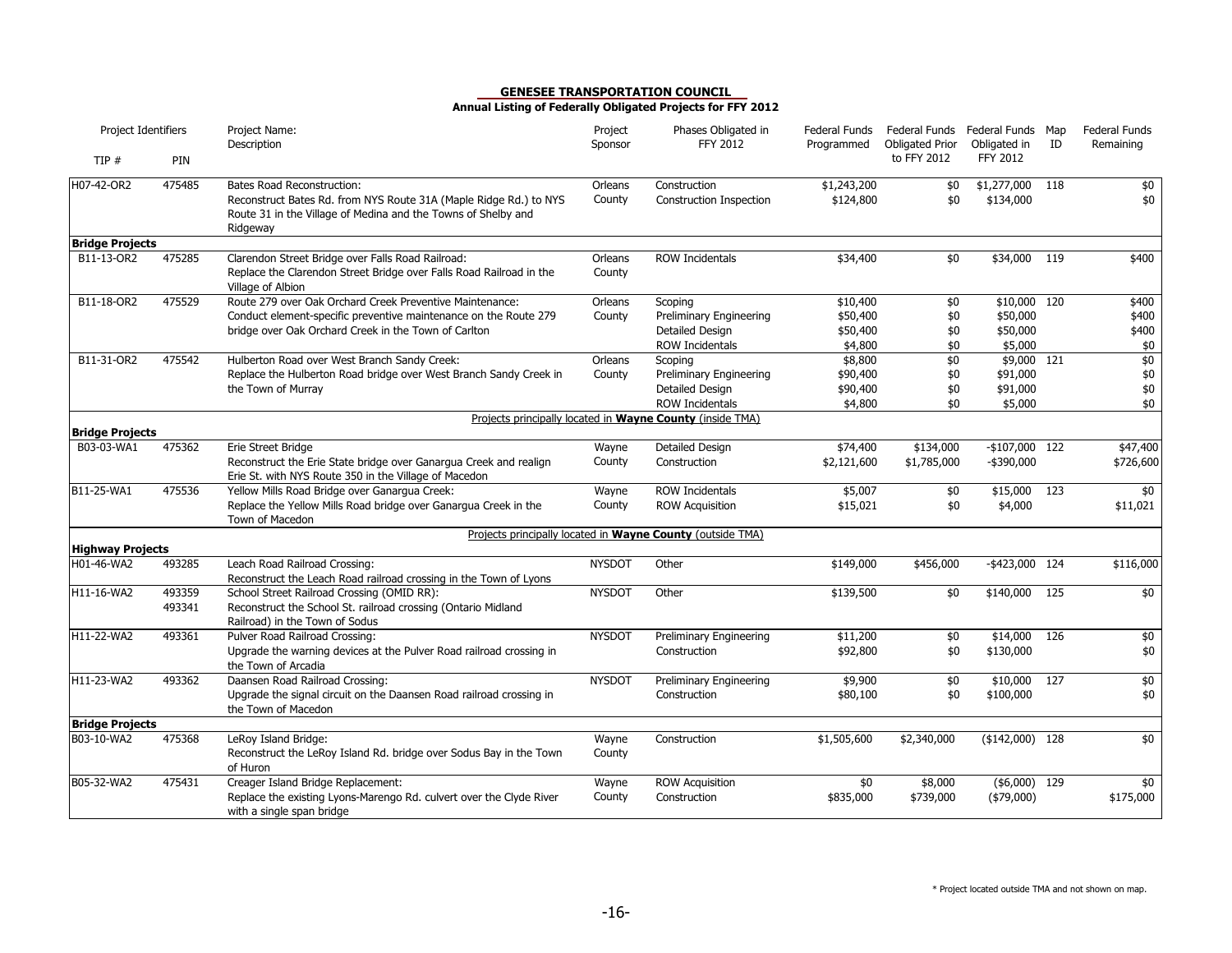| Project Identifiers                      |        | Project Name:<br>Description                                                                                                                                                                                                             | Project<br>Sponsor          | Phases Obligated in<br><b>FFY 2012</b>                                               | Federal Funds<br>Programmed                       | <b>Obligated Prior</b>                         | Federal Funds Federal Funds Map<br>Obligated in   | ID     | <b>Federal Funds</b><br>Remaining  |
|------------------------------------------|--------|------------------------------------------------------------------------------------------------------------------------------------------------------------------------------------------------------------------------------------------|-----------------------------|--------------------------------------------------------------------------------------|---------------------------------------------------|------------------------------------------------|---------------------------------------------------|--------|------------------------------------|
| TIP#                                     | PIN    |                                                                                                                                                                                                                                          |                             |                                                                                      |                                                   | to FFY 2012                                    | FFY 2012                                          |        |                                    |
| B07-45-WA2                               | 475497 | Arcadia-Zurich-Norris Rd. Bridge (CR #236) over Salmon Creek:<br>Replace the Arcadia-Zurich-Norris Rd. (County Rd. #236) bridge over<br>Salmon Creek in the Town of Sodus                                                                | Wayne<br>County             | Construction<br>Construction Inspection                                              | \$779,200<br>\$108,800                            | \$0<br>\$0                                     | \$779,000<br>\$109,000                            | 130    | \$200<br>\$0                       |
| <b>Bicycle &amp; Pedestrian Projects</b> |        |                                                                                                                                                                                                                                          |                             |                                                                                      |                                                   |                                                |                                                   |        |                                    |
| N03-02-WA2                               | 476027 | Canalway Trail - Palmyra:<br>Construct a 6.3 mile shared use path extending the Canalway<br>eastward to the Palmyra/Arcadia Town line                                                                                                    | <b>NYSTA Canal</b><br>Corp. | Construction                                                                         | \$1,238,400                                       | \$3,298,000                                    | $($ \$90,000) 131                                 |        | \$0                                |
| N11-03-WA2                               | 4RT210 | Erie Canal Trail - Village of Lyons:<br>Construct a multi-use trail from the western Village boundary to the<br>Erie Canal Trail connecting several community facilities                                                                 | Village of<br>Lyons         | Construction                                                                         | \$89,520                                          | \$0                                            | \$90,000                                          | $\ast$ | \$0                                |
| <b>Other Projects</b>                    |        |                                                                                                                                                                                                                                          |                             |                                                                                      |                                                   |                                                |                                                   |        |                                    |
| O05-06-WA3                               | 475422 | Wayne County & Town Signage Program:<br>Upgrade all County and Town owned traffic signage in Wayne County<br>to current standards                                                                                                        | Wayne<br>County             | Other                                                                                | \$220,000                                         | \$220,000                                      | (\$5,000)                                         | $\ast$ | \$65,000                           |
|                                          |        |                                                                                                                                                                                                                                          |                             | Projects principally located in Wyoming County (outside TMA)                         |                                                   |                                                |                                                   |        |                                    |
| <b>Highway Projects</b>                  |        |                                                                                                                                                                                                                                          |                             |                                                                                      |                                                   |                                                |                                                   |        |                                    |
| H01-49-WY2                               | 409804 | Routes 98, 238, & 354:<br>Reconstruct NYS Routes 98, 238, and 354 in the Village of Attica                                                                                                                                               | <b>NYSDOT</b>               | Detailed Design<br><b>ROW Incidentals</b><br>Construction                            | \$296,800<br>\$134,400<br>\$5,544,800             | \$1,367,000<br>\$61,000<br>\$5,848,000         | \$5,000<br>\$7,000<br>\$528,000                   | 132    | \$0<br>\$66,400<br>\$0             |
|                                          |        |                                                                                                                                                                                                                                          |                             | Construction Inspection                                                              | \$750,400                                         | \$692,000                                      | \$300,000                                         |        | $$0$$                              |
| H11-20-WY2                               | 475572 | High Risk Rural Road Improvement in Wyoming County:<br>Recon. of intersection of Dale, W. Middlebury & Capwell Roads in the<br>T. of Middlebury and improvements to the intersection of Curries Rd.<br>@ Genesee Rd. in the T. of Arcade | Wyoming<br>County           | Detailed Design<br><b>ROW Incidentals</b><br><b>ROW Acquisition</b>                  | \$22,500<br>\$4,500<br>\$9,000                    | \$0<br>\$0<br>\$0                              | \$33,000<br>\$5,000<br>\$8,000                    | 133    | \$0<br>$$0$$<br>\$1,000            |
| H07-56-WY2                               | 493284 | Rt. 39 (Main St.) Norfolk Southern Rail Crossing:<br>Upgrade existing warning devices at the NYS Route 39 (Main St.)<br>Norfolk Southern rail crossing in the Village of Castile to modern<br>automatic lights and gates                 | <b>NYSDOT</b>               | Other                                                                                | \$216,000                                         | \$0                                            | \$318,000                                         | 134    | $\overline{50}$                    |
| <b>Bridge Projects</b>                   |        |                                                                                                                                                                                                                                          |                             |                                                                                      |                                                   |                                                |                                                   |        |                                    |
| B07-37-WY2                               | 403940 | Rt. 39 Bridges over Wiscoy Creek & Tributary:<br>Replace the NYS Route 39 bridges over Wiscoy Creek and Wiscoy<br>Creek Tributary in the Town of Eagle                                                                                   | <b>NYSDOT</b>               | Construction<br>Construction Inspection                                              | \$1,350,400<br>\$188,800                          | \$0<br>\$0                                     | \$103,000<br>\$60,000                             | 135    | \$1,247,400<br>\$128,800           |
| B07-35-WY2                               | 407810 | Route 78 Bridge over Cattaraugus Creek:<br>Replace the NYS Route 78 bridge over Cattaraugus Creek in the<br>Town of Java                                                                                                                 | <b>NYSDOT</b>               | <b>ROW Acquisition</b>                                                               | \$20,000                                          | \$0                                            | \$20,000                                          | 136    | \$0                                |
| B05-26-WY2                               | 475406 | West Street Bridge over Cattaraugus Creek:<br>Replace the West St. bridge over Cattaraugus Creek in the Village of<br>Arcade                                                                                                             | Wyoming<br>County           | Detailed Design<br><b>ROW Acquisition</b><br>Construction<br>Construction Inspection | \$124,400<br>\$14,400<br>\$1,483,200<br>\$219,200 | \$66,000<br>\$35,000<br>\$967,000<br>\$135,000 | \$99,000<br>$(*41,000)$<br>\$762,000<br>\$106,000 | 137    | \$0<br>\$14,400<br>\$0<br>\$0      |
| B07-52-WY2                               | 475500 | Dutch Hollow Road over Glade Creek:<br>Replace the Dutch Hollow Rd. bridge over Glade Creek in the Town<br>of Pike                                                                                                                       | Wyoming<br>County           | Detailed Design<br>Construction<br>Construction Inspection                           | \$117,600<br>\$1,270,400<br>\$119,200             | \$64,000<br>\$0<br>\$0                         | $(*59,000)$<br>\$1,114,000<br>\$88,000            | 138    | \$112,600<br>\$156,400<br>\$31,200 |
| B07-47-WY2                               | 475501 | Allen Street over Oatka Creek:<br>Replace the Allen St. bridge over Oatka Creek in the Village of<br>Warsaw                                                                                                                              | Wyoming<br>County           | <b>ROW Acquisition</b><br>Construction<br>Construction Inspection                    | \$10,400<br>\$717,600<br>\$100,800                | \$0<br>\$0<br>\$0                              | \$7,000<br>\$682,000<br>\$96,000                  | 139    | \$3,400<br>\$35,600<br>\$4,800     |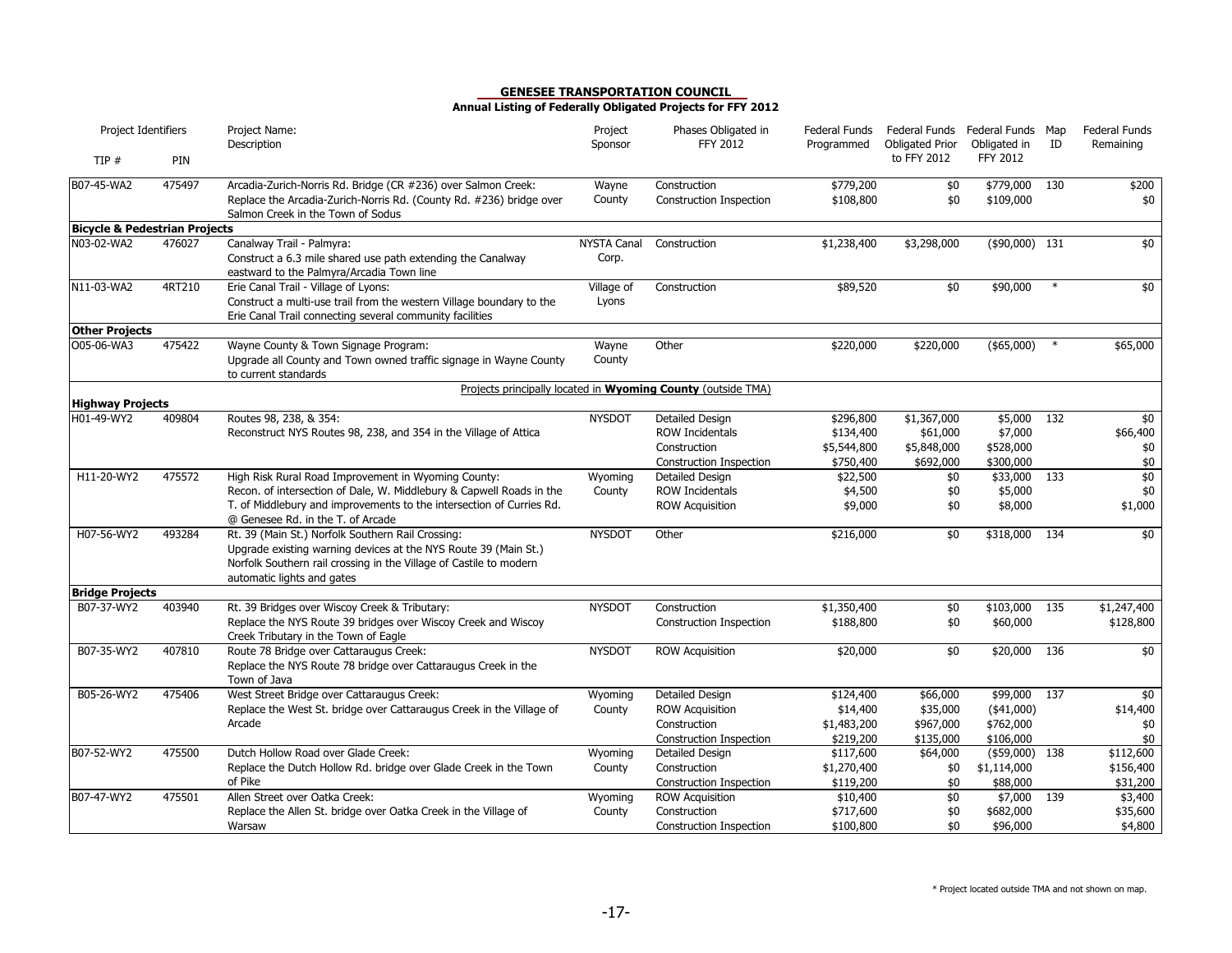| Project Identifiers                |                  | Project Name:<br>Description                                                                                                                                                                           | Project<br>Sponsor | Phases Obligated in<br><b>FFY 2012</b>                                                      | <b>Federal Funds</b><br>Programmed          | Federal Funds<br><b>Obligated Prior</b> | Federal Funds<br>Obligated in               | Map<br>ID | <b>Federal Funds</b><br>Remaining |
|------------------------------------|------------------|--------------------------------------------------------------------------------------------------------------------------------------------------------------------------------------------------------|--------------------|---------------------------------------------------------------------------------------------|---------------------------------------------|-----------------------------------------|---------------------------------------------|-----------|-----------------------------------|
| TIP#                               | PIN              |                                                                                                                                                                                                        |                    |                                                                                             |                                             | to FFY 2012                             | <b>FFY 2012</b>                             |           |                                   |
| B07-48-WY2                         | 475502           | Griffith Road over East Koy Creek:<br>Replace the Griffith Rd. brige over East Koy Creek in the Town of<br>Sheldon                                                                                     | Wyoming<br>County  | <b>ROW Incidentals</b><br><b>ROW Acquisition</b><br>Construction<br>Construction Inspection | \$2,586<br>\$8,011<br>\$534,672<br>\$74,855 | \$2,000<br>\$0<br>\$0<br>\$0            | \$2,000<br>\$2,000<br>\$534,000<br>\$75,000 | 140       | \$0<br>\$6,011<br>\$672<br>\$0    |
| B11-20-WY2                         | 475531           | Wyoming County Bridge Preventive Maintenance:<br>Conduct element-specific preventive maintenance on five bridges in<br><b>Wyoming County</b>                                                           | Wyoming<br>County  | Scoping<br>Preliminary Engineering<br>Detailed Design                                       | \$4,800<br>\$23,200<br>\$22,400             | \$0<br>\$0<br>\$0                       | \$5,000<br>\$23,000<br>\$22,000             | 141       | \$0<br>\$200<br>\$400             |
| B11-61-WY2                         | 475561           | Wyoming County 2013 Bridge Preventive Maintenance:<br>Conduct element-specific preventive maintenance of 29 bridges<br>throughout Wyoming County                                                       | Wyoming<br>County  | Scoping<br>Preliminary Engineering<br>Detailed Design                                       | \$5,600<br>\$30,400<br>\$30,400             | $\frac{1}{2}$<br>\$0<br>\$0             | \$6,000<br>\$30,000<br>\$30,000             | 142       | \$0<br>\$400<br>\$400             |
| <b>Rail Projects</b><br>R05-01-WY2 | 493586           | R&S Hwy-Rail Grade Crossing Bypass:<br>Realign existing track to a new location that would bypass the center<br>of the Village of Silver Springs and construct a new rail interchange                  | R&S Railroad       | Construction<br>Construction Inspection                                                     | \$1,259,000<br>\$25,000                     | \$0<br>\$0                              | \$1,361,000<br>\$250,000                    | 143       | $\$0$<br>\$0                      |
| <b>Bridge Projects</b>             |                  |                                                                                                                                                                                                        |                    | Projects principally located Region-wide (inside & outside TMA)                             |                                             |                                         |                                             |           |                                   |
| B93-52-R43                         | 4B0402           | Local Bridge Inspection (2004):<br>Inspect local bridges in various locations.                                                                                                                         | <b>NYSDOT</b>      | Preliminary Engineering                                                                     | \$1,600,000                                 | \$1,808,000                             | $(*326,000)$                                | $\ast$    | \$118,000                         |
| B93-52-R43                         | 4B0602           | Local Bridge Inspection (2006):<br>Inspect local bridges in various locations.                                                                                                                         | <b>NYSDOT</b>      | Preliminary Engineering                                                                     | \$1,600,000                                 | \$2,068,000                             | (\$156,000)                                 | $\ast$    | \$0                               |
| B11-51-R43                         | 4B1202           | Local Bridge Inspection (2012):<br>Inspect local bridges in various locations.                                                                                                                         | <b>NYSDOT</b>      | Preliminary Engineering                                                                     | \$2,175,056                                 | \$0                                     | \$2,645,000                                 | $\ast$    | \$0                               |
| B11-49-R43                         | 4B1301           | State Bridge Inspection (2013):<br>Inspect State bridges in various locations.                                                                                                                         | <b>NYSDOT</b>      | Preliminary Engineering                                                                     | \$1,243,288                                 | \$0                                     | \$1,640,000                                 | $\ast$    | \$0                               |
| <b>Other Projects</b>              |                  |                                                                                                                                                                                                        |                    |                                                                                             |                                             |                                         |                                             |           |                                   |
| O98-05-R43                         | 4ITV05<br>4ITS17 | <b>ITS Operations:</b><br>Annual NYSDOT Intelligent Transportation Systems operations costs<br>(includes PIN 4ITS17)                                                                                   | <b>NYSDOT</b>      | Construction Inspection<br>Other                                                            | \$0<br>\$672,000                            | \$0<br>\$0                              | \$45,000<br>\$739,000                       | $\ast$    | $\frac{1}{2}$<br>$$0$$            |
| I07-02-R43                         | 4ITS14           | Regional Traffic Operations Center Operations Staffing:<br>Increase supplemental staffing to allow NYSDOT to operate the<br>Regional Traffic Operations Center with ATMS Operators 24 hours per<br>day | <b>NYSDOT</b>      | Other                                                                                       | \$706,021                                   | \$0                                     | \$359,000                                   | $\ast$    | \$0                               |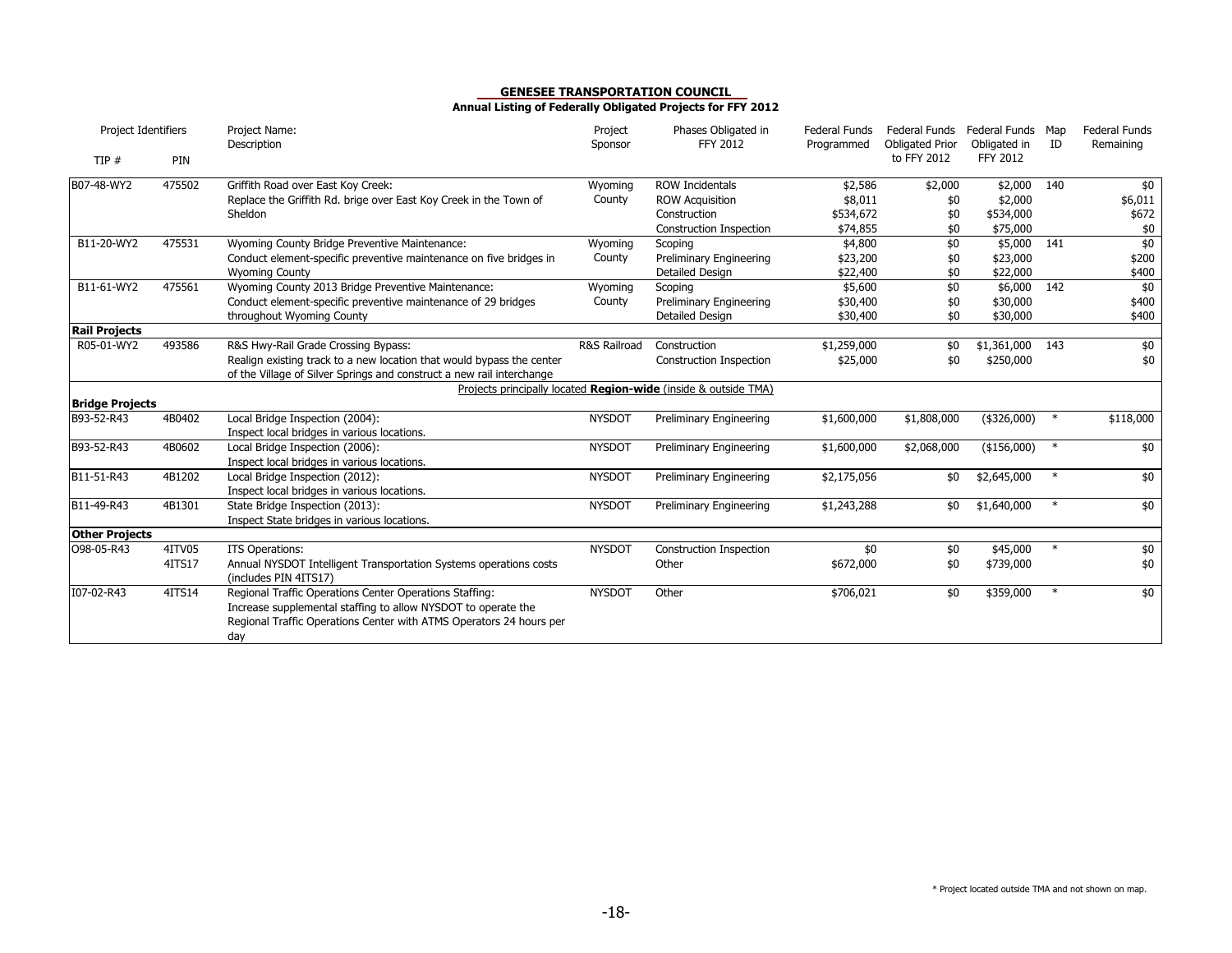#### $\bullet$ !**60** $\bullet$ Kendall**120** Carlton **Rendal 60Federally Obligated Projects for FFY 2012GTC Transportation Improvement Program Region**



 Federally Obligated Project Locations - GTC, 2012Base Map (Counties, Municipalities, Roads) - NYS OCS, 2005

Yates

 Some TIP projects do not appear on this map. These include projects not specific to one location.

**GENESEE TRANSPORTATION COUNCIL**December 2012